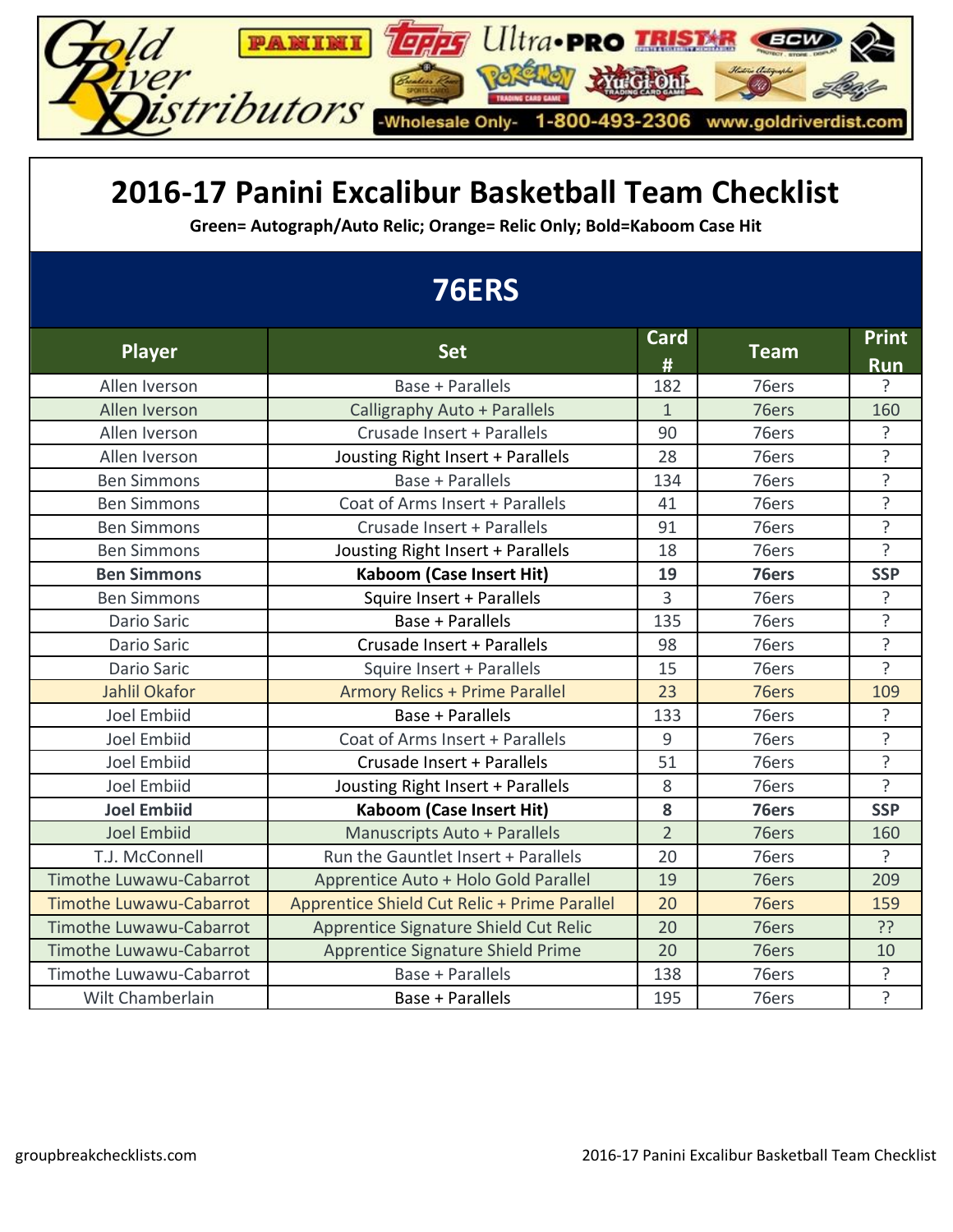## **BLAZERS**

| <b>Player</b>         | <b>Set</b>                                   | <b>Card</b><br># | <b>Team</b>    | <b>Print</b><br><b>Run</b> |
|-----------------------|----------------------------------------------|------------------|----------------|----------------------------|
| Al-Farouq Aminu       | Base + Parallels                             | 149              | <b>Blazers</b> | 5.                         |
| Allen Crabbe          | Base + Parallels                             | 148              | <b>Blazers</b> | <sup>2</sup>               |
| C.J. McCollum         | <b>Armory Relics + Prime Parallel</b>        | 25               | <b>Blazers</b> | 109                        |
| C.J. McCollum         | Base + Parallels                             | 146              | <b>Blazers</b> | $\overline{?}$             |
| C.J. McCollum         | Coat of Arms Insert + Parallels              | 30               | <b>Blazers</b> | $\overline{?}$             |
| C.J. McCollum         | Crusade Insert + Parallels                   | 12               | <b>Blazers</b> | ?                          |
| C.J. McCollum         | Knight in Shining Armor Insert + Parallels   | 21               | <b>Blazers</b> | ?                          |
| C.J. McCollum         | <b>Knights Cloak Prime</b>                   | 20               | <b>Blazers</b> | 25                         |
| C.J. McCollum         | <b>Knights Cloak Relic</b>                   | 20               | <b>Blazers</b> | $\overline{?}$             |
| C.J. McCollum         | <b>Manuscripts Auto + Parallels</b>          | $\mathbf{1}$     | <b>Blazers</b> | 160                        |
| Damian Lillard        | Base + Parallels                             | 145              | <b>Blazers</b> | <sup>2</sup>               |
| <b>Damian Lillard</b> | Calligraphy Auto + Parallels                 | 19               | <b>Blazers</b> | 160                        |
| Damian Lillard        | Coat of Arms Insert + Parallels              | 13               | <b>Blazers</b> | $\overline{?}$             |
| Damian Lillard        | Crusade Insert + Parallels                   | 10               | <b>Blazers</b> | $\overline{?}$             |
| <b>Damian Lillard</b> | Emblem Relic + Prime Parallel                | 15               | <b>Blazers</b> | 109                        |
| Damian Lillard        | Jousting Left Insert + Parallels             | 11               | <b>Blazers</b> | 5                          |
| <b>Damian Lillard</b> | <b>Kaboom (Case Insert Hit)</b>              | 9                | <b>Blazers</b> | <b>SSP</b>                 |
| Damian Lillard        | Knight in Shining Armor Insert + Parallels   | $\overline{7}$   | <b>Blazers</b> | ?                          |
| <b>Damian Lillard</b> | <b>Knights Cloak Prime</b>                   | 6                | <b>Blazers</b> | 25                         |
| <b>Damian Lillard</b> | <b>Knights Cloak Relic</b>                   | 6                | <b>Blazers</b> | ?                          |
| Damian Lillard        | Run the Gauntlet Insert + Parallels          | 23               | <b>Blazers</b> | ?                          |
| Damian Lillard        | Storm the Castle Insert + Parallels          | 22               | <b>Blazers</b> | $\overline{?}$             |
| Jake Layman           | Apprentice Auto + Holo Gold Parallel         | 26               | <b>Blazers</b> | 209                        |
| Jake Layman           | Apprentice Shield Cut Relic + Prime Parallel | 29               | <b>Blazers</b> | 159                        |
| Jake Layman           | Apprentice Signature Shield Cut Relic        | 29               | <b>Blazers</b> | ??                         |
| Jake Layman           | Apprentice Signature Shield Prime            | 29               | <b>Blazers</b> | 10                         |
| Jake Layman           | Base + Parallels                             | 147              | <b>Blazers</b> | ?                          |
| Noah Vonleh           | Base + Parallels                             | 150              | <b>Blazers</b> | ?                          |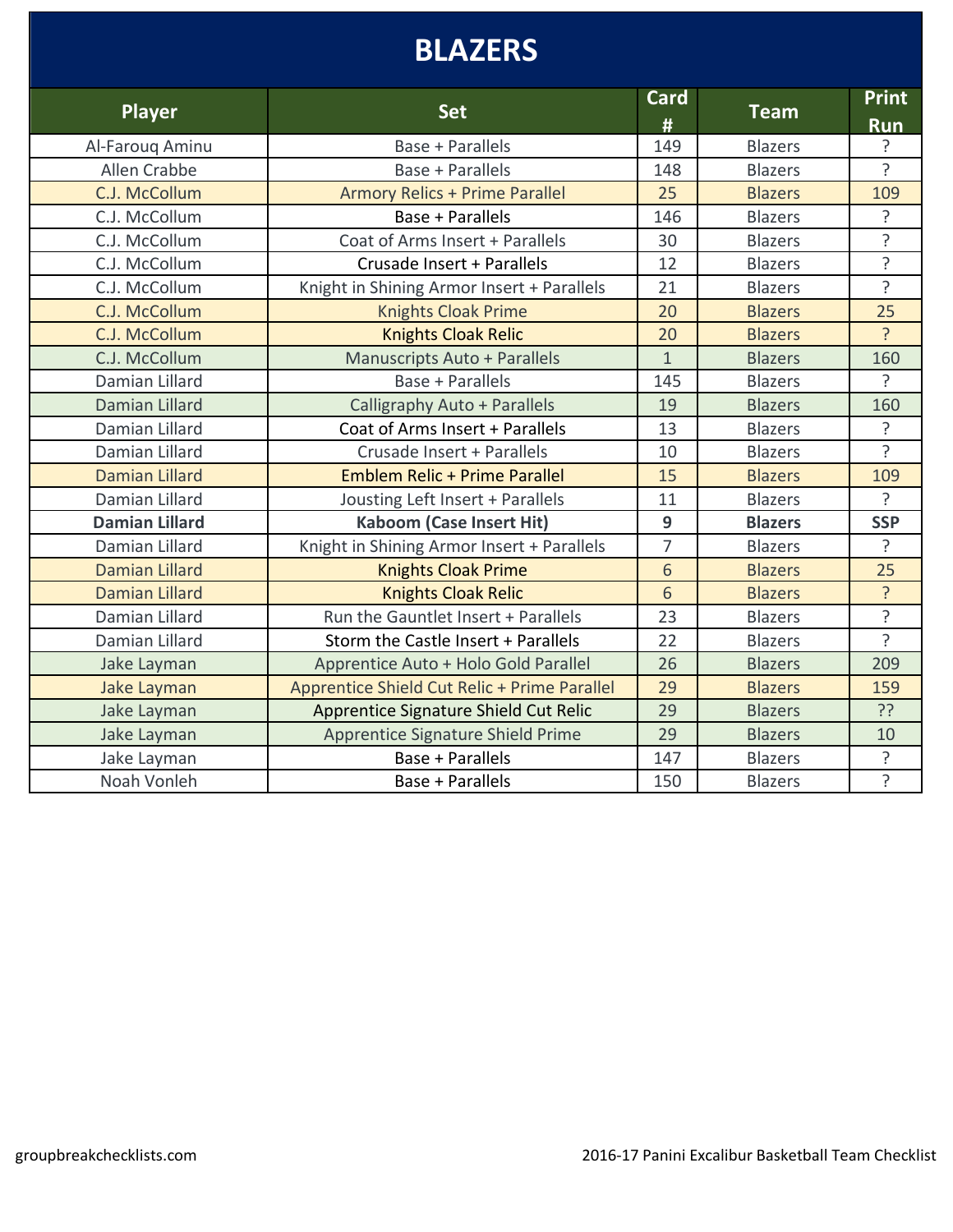## **BUCKS**

| <b>Player</b>              | <b>Set</b>                                   | <b>Card</b><br># | <b>Team</b>  | <b>Print</b><br><b>Run</b> |
|----------------------------|----------------------------------------------|------------------|--------------|----------------------------|
| Giannis Antetokounmpo      | Base + Parallels                             | 97               | <b>Bucks</b> | 5.                         |
| Giannis Antetokounmpo      | Battlements Insert + Parallels               | 16               | <b>Bucks</b> | ?                          |
| Giannis Antetokounmpo      | Coat of Arms Insert + Parallels              | 18               | <b>Bucks</b> | ?                          |
| Giannis Antetokounmpo      | Crusade Insert + Parallels                   | 14               | <b>Bucks</b> | 5                          |
| Giannis Antetokounmpo      | <b>Emblem Relic (No Prime)</b>               | $\mathbf{1}$     | <b>Bucks</b> | 99                         |
| Giannis Antetokounmpo      | Jousting Left Insert + Parallels             | 19               | <b>Bucks</b> | ?                          |
| Giannis Antetokounmpo      | <b>Kaboom (Case Insert Hit)</b>              | 12               | <b>Bucks</b> | <b>SSP</b>                 |
| Giannis Antetokounmpo      | Knight in Shining Armor Insert + Parallels   | 18               | <b>Bucks</b> | ?                          |
| Giannis Antetokounmpo      | <b>Knights Cloak Relic</b>                   | 18               | <b>Bucks</b> | ?                          |
| Giannis Antetokounmpo      | Run the Gauntlet Insert + Parallels          | 24               | <b>Bucks</b> | $\overline{?}$             |
| Giannis Antetokounmpo      | Storm the Castle Insert + Parallels          | 16               | <b>Bucks</b> | ?                          |
| <b>Greg Monroe</b>         | Base + Parallels                             | 101              | <b>Bucks</b> | ?                          |
| Jabari Parker              | <b>Armory Relics</b>                         | 17               | <b>Bucks</b> | 99                         |
| Jabari Parker              | Base + Parallels                             | 100              | <b>Bucks</b> | ?                          |
| Jabari Parker              | Coat of Arms Insert + Parallels              | 29               | <b>Bucks</b> | $\tilde{.}$                |
| Jabari Parker              | Crusade Insert + Parallels                   | 31               | <b>Bucks</b> | ?                          |
| <b>Jason Terry</b>         | Signature Knights Auto                       | $\overline{4}$   | <b>Bucks</b> |                            |
| <b>Jason Terry</b>         | Signature Knights Auto Parallels             | $\overline{4}$   | <b>Bucks</b> | 11                         |
| <b>Kareem Abdul-Jabbar</b> | <b>Kaboom (Case Insert Hit)</b>              | 24               | <b>Bucks</b> | <b>SSP</b>                 |
| Malcolm Brogdon            | Apprentice Auto + Holo Gold Parallel         | 24               | <b>Bucks</b> | 209                        |
| <b>Malcolm Brogdon</b>     | Apprentice Shield Cut Relic + Prime Parallel | 26               | <b>Bucks</b> | 159                        |
| Malcolm Brogdon            | Apprentice Signature Shield Cut Relic        | 26               | <b>Bucks</b> | ??                         |
| Malcolm Brogdon            | <b>Apprentice Signature Shield Prime</b>     | 26               | <b>Bucks</b> | 10                         |
| Malcolm Brogdon            | Base + Parallels                             | 98               | <b>Bucks</b> | ?                          |
| Malcolm Brogdon            | Coat of Arms Insert + Parallels              | 47               | <b>Bucks</b> | $\overline{?}$             |
| Malcolm Brogdon            | Crusade Insert + Parallels                   | 93               | <b>Bucks</b> | ?                          |
| Malcolm Brogdon            | <b>Manuscripts Auto + Parallels</b>          | 23               | <b>Bucks</b> | 160                        |
| Michael Beasley            | Base + Parallels                             | 102              | <b>Bucks</b> | ?                          |
| <b>Oscar Robertson</b>     | Jousting Left Insert + Parallels             | 23               | <b>Bucks</b> | Ç                          |
| <b>Sidney Moncrief</b>     | Manuscripts Auto + Parallels                 | 31               | <b>Bucks</b> | 160                        |
| <b>Thon Maker</b>          | Apprentice Auto + Holo Gold Parallel         | $8\,$            | <b>Bucks</b> | 209                        |
| <b>Thon Maker</b>          | <b>Apprentice Shield Cut Relic</b>           | 9                | <b>Bucks</b> | 149                        |
| <b>Thon Maker</b>          | Apprentice Signature Shield Cut Relic        | 9                | <b>Bucks</b> | ??                         |
| <b>Thon Maker</b>          | Apprentice Signature Shield Prime            | 9                | <b>Bucks</b> | 10                         |
| <b>Thon Maker</b>          | Base + Parallels                             | 99               | <b>Bucks</b> | ?                          |
| <b>Thon Maker</b>          | Coat of Arms Insert + Parallels              | 43               | <b>Bucks</b> | ?                          |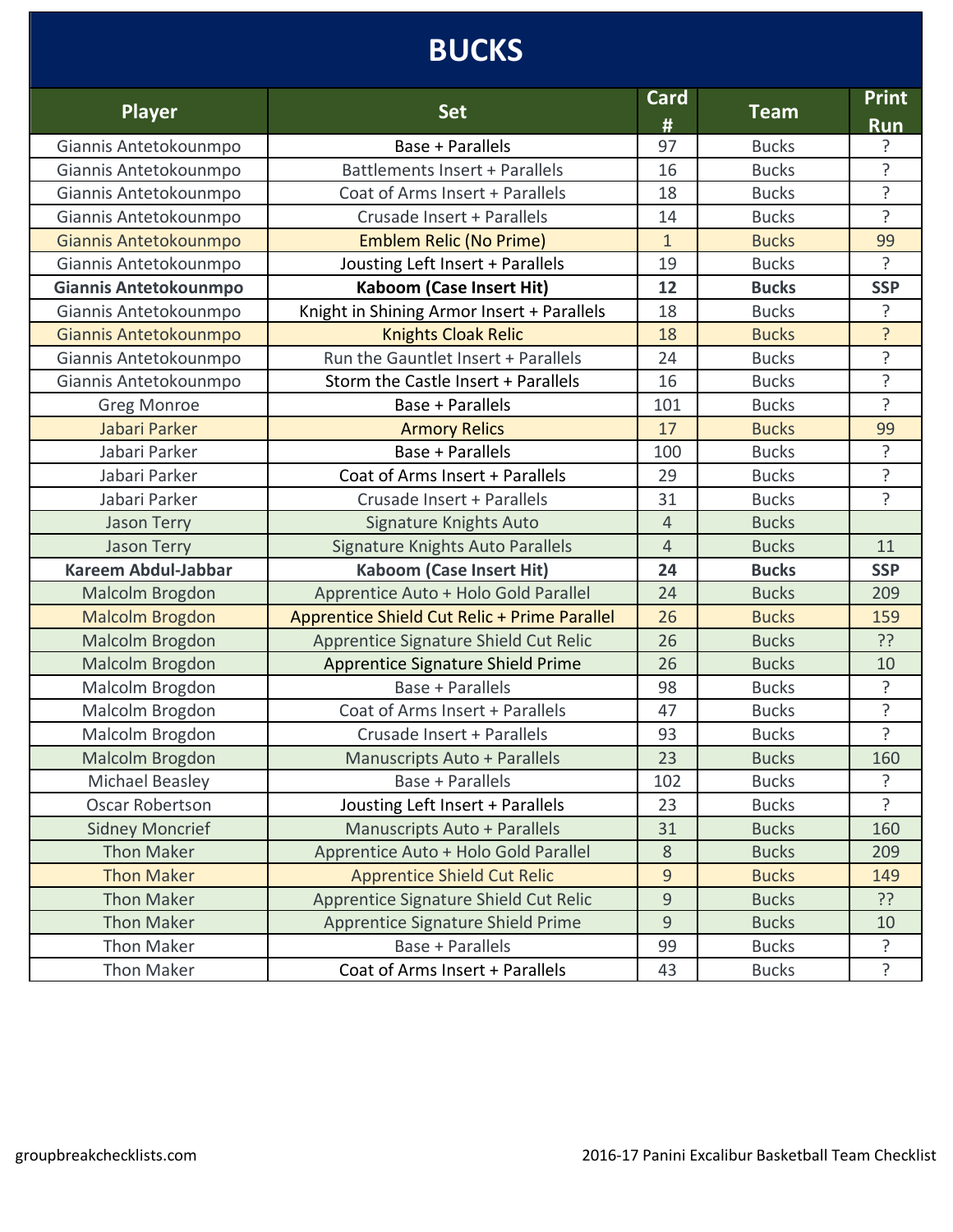## **BULLS**

| <b>Player</b>           | <b>Set</b>                                   | Card<br>#      | <b>Team</b>  | <b>Print</b><br><b>Run</b> |
|-------------------------|----------------------------------------------|----------------|--------------|----------------------------|
| <b>Artis Gilmore</b>    | Base + Parallels                             | 183            | <b>Bulls</b> | ç.                         |
| <b>Denzel Valentine</b> | Apprentice Auto + Holo Gold Parallel         | 11             | <b>Bulls</b> | 209                        |
| <b>Denzel Valentine</b> | Apprentice Shield Cut Relic + Prime Parallel | 13             | <b>Bulls</b> | 159                        |
| <b>Denzel Valentine</b> | Apprentice Signature Shield Cut Relic        | 13             | <b>Bulls</b> | ??                         |
| <b>Denzel Valentine</b> | Apprentice Signature Shield Prime            | 13             | <b>Bulls</b> | 10                         |
| <b>Denzel Valentine</b> | Base + Parallels                             | 29             | <b>Bulls</b> | ?                          |
| <b>Dwyane Wade</b>      | <b>Armory Relics + Prime Parallel</b>        | 5              | <b>Bulls</b> | 109                        |
| Dwyane Wade             | Base + Parallels                             | 26             | <b>Bulls</b> | ?                          |
| Dwyane Wade             | Coat of Arms Insert + Parallels              | 33             | <b>Bulls</b> | ?                          |
| Dwyane Wade             | Crusade Insert + Parallels                   | 36             | <b>Bulls</b> | $\tilde{?}$                |
| <b>Dwyane Wade</b>      | <b>Emblem Relic + Prime Parallel</b>         | 23             | <b>Bulls</b> | 109                        |
| Dwyane Wade             | Jousting Right Insert + Parallels            | 6              | <b>Bulls</b> | ?                          |
| Dwyane Wade             | Knight in Shining Armor Insert + Parallels   | 11             | <b>Bulls</b> | $\tilde{.}$                |
| <b>Dwyane Wade</b>      | <b>Knights Cloak Prime</b>                   | 12             | <b>Bulls</b> | 25                         |
| Dwyane Wade             | <b>Knights Cloak Relic</b>                   | 12             | <b>Bulls</b> | ?                          |
| Dwyane Wade             | <b>Manuscripts Auto + Parallels</b>          | 17             | <b>Bulls</b> | 160                        |
| Dwyane Wade             | Storm the Castle Insert + Parallels          | 3              | <b>Bulls</b> | ?                          |
| <b>Horace Grant</b>     | Manuscripts Auto + Parallels                 | 33             | <b>Bulls</b> | 160                        |
| Jimmy Butler            | Base + Parallels                             | 25             | <b>Bulls</b> | 5                          |
| Jimmy Butler            | Crusade Insert + Parallels                   | 16             | <b>Bulls</b> | 5                          |
| <b>Jimmy Butler</b>     | <b>Emblem Relic + Prime Parallel</b>         | $\overline{3}$ | <b>Bulls</b> | 109                        |
| <b>Jimmy Butler</b>     | <b>Kaboom (Case Insert Hit)</b>              | 11             | <b>Bulls</b> | <b>SSP</b>                 |
| Jimmy Butler            | Knight in Shining Armor Insert + Parallels   | 16             | <b>Bulls</b> | ?                          |
| <b>Jimmy Butler</b>     | <b>Knights Cloak Prime</b>                   | 16             | <b>Bulls</b> | 25                         |
| <b>Jimmy Butler</b>     | <b>Knights Cloak Relic</b>                   | 16             | <b>Bulls</b> | ?                          |
| Jimmy Butler            | Storm the Castle Insert + Parallels          | $\overline{2}$ | <b>Bulls</b> | $\overline{?}$             |
| Paul Zipser             | Apprentice Auto + Holo Gold Parallel         | 27             | <b>Bulls</b> | 209                        |
| Paul Zipser             | Apprentice Shield Cut Relic + Prime Parallel | 11             | <b>Bulls</b> | 159                        |
| Paul Zipser             | Apprentice Signature Shield Cut Relic        | 11             | <b>Bulls</b> | ??                         |
| Paul Zipser             | Apprentice Signature Shield Prime            | 11             | <b>Bulls</b> | 10                         |
| Paul Zipser             | Base + Parallels                             | 27             | <b>Bulls</b> | ?                          |
| Rajon Rondo             | Run the Gauntlet Insert + Parallels          | 11             | <b>Bulls</b> | ?                          |
| Robin Lopez             | <b>Base + Parallels</b>                      | 30             | <b>Bulls</b> | ?                          |
| Scottie Pippen          | <b>Base + Parallels</b>                      | 186            | <b>Bulls</b> | ?                          |
| Scottie Pippen          | Crusade Insert + Parallels                   | 85             | <b>Bulls</b> | ?                          |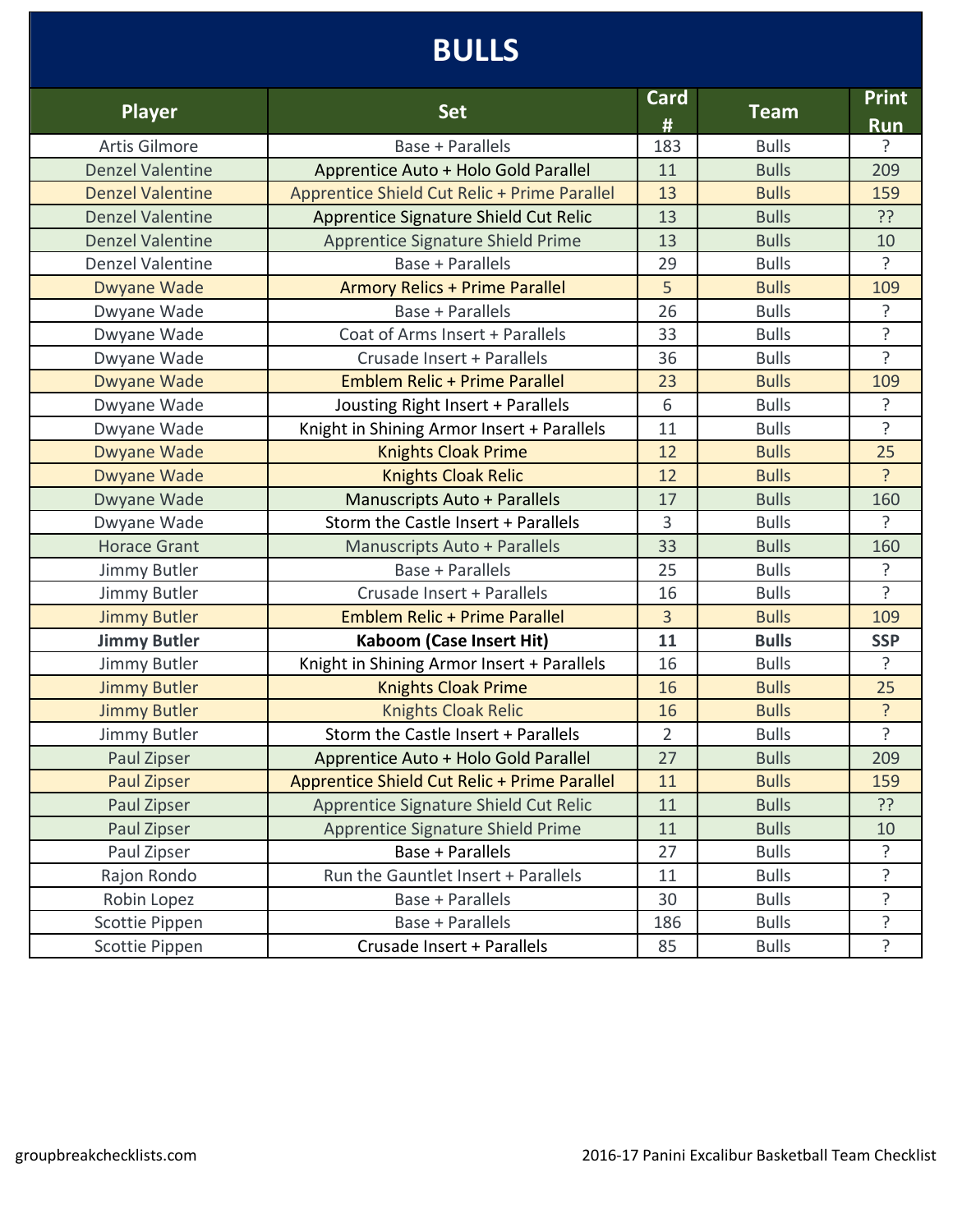# **CAVALIERS**

| <b>Player</b>           | <b>Set</b>                                   | <b>Card</b><br># | <b>Team</b>      | <b>Print</b><br><b>Run</b> |
|-------------------------|----------------------------------------------|------------------|------------------|----------------------------|
| Deron Williams          | Base + Parallels                             | 42               | Cavaliers        | ?                          |
| Deron Williams          | Crusade Insert + Parallels                   | 71               | Cavaliers        | ?                          |
| Deron Williams          | Run the Gauntlet Insert + Parallels          | 9                | Cavaliers        | $\overline{?}$             |
| <b>Kay Felder</b>       | Apprentice Shield Cut Relic + Prime Parallel | 31               | <b>Cavaliers</b> | 159                        |
| <b>Kay Felder</b>       | Apprentice Signature Shield Cut Relic        | 31               | <b>Cavaliers</b> | ??                         |
| <b>Kay Felder</b>       | Apprentice Signature Shield Prime            | 31               | <b>Cavaliers</b> | 10                         |
| Kay Felder              | <b>Base + Parallels</b>                      | 33               | Cavaliers        | ?                          |
| <b>Kevin Love</b>       | <b>Armory Relics + Prime Parallel</b>        | 6                | <b>Cavaliers</b> | 109                        |
| Kevin Love              | Base + Parallels                             | 34               | Cavaliers        | ?                          |
| Kevin Love              | <b>Battlements Insert + Parallels</b>        | 10               | Cavaliers        | 5                          |
| Kevin Love              | Crusade Insert + Parallels                   | 32               | Cavaliers        | ?                          |
| Kevin Love              | Jousting Left Insert + Parallels             | 15               | Cavaliers        | 5                          |
| Kyle Korver             | Base + Parallels                             | 36               | Cavaliers        | $\overline{?}$             |
| Kyrie Irving            | <b>Base + Parallels</b>                      | 32               | Cavaliers        | $\overline{?}$             |
| Kyrie Irving            | Coat of Arms Insert + Parallels              | 10               | Cavaliers        | ?                          |
| Kyrie Irving            | Crusade Insert + Parallels                   | 13               | Cavaliers        | 5                          |
| <b>Kyrie Irving</b>     | <b>Emblem Relic + Prime Parallel</b>         | 12               | <b>Cavaliers</b> | 109                        |
| Kyrie Irving            | Jousting Right Insert + Parallels            | 14               | Cavaliers        | $\overline{?}$             |
| <b>Kyrie Irving</b>     | <b>Kaboom (Case Insert Hit)</b>              | 16               | <b>Cavaliers</b> | <b>SSP</b>                 |
| Kyrie Irving            | Knight in Shining Armor Insert + Parallels   | 20               | Cavaliers        | ?                          |
| <b>Kyrie Irving</b>     | <b>Knights Cloak Prime</b>                   | 21               | <b>Cavaliers</b> | 25                         |
| <b>Kyrie Irving</b>     | <b>Knights Cloak Relic</b>                   | 21               | <b>Cavaliers</b> | ?                          |
| Kyrie Irving            | Run the Gauntlet Insert + Parallels          | 21               | Cavaliers        | ?                          |
| Kyrie Irving            | Storm the Castle Insert + Parallels          | $\overline{4}$   | Cavaliers        | ?                          |
| LeBron James            | Base + Parallels                             | 31               | Cavaliers        | ?                          |
| LeBron James            | Coat of Arms Insert + Parallels              | 28               | Cavaliers        | ?                          |
| LeBron James            | Crusade Insert + Parallels                   | $\mathbf{1}$     | Cavaliers        | ?                          |
| <b>LeBron James</b>     | Emblem Relic + Prime Parallel                | 13               | <b>Cavaliers</b> | 109                        |
| LeBron James            | Jousting Left Insert + Parallels             | $\mathbf{1}$     | Cavaliers        | $\overline{?}$             |
| <b>LeBron James</b>     | <b>Kaboom (Case Insert Hit)</b>              | $\mathbf 1$      | <b>Cavaliers</b> | <b>SSP</b>                 |
| LeBron James            | Knight in Shining Armor Insert + Parallels   | 5                | Cavaliers        | $\overline{?}$             |
| <b>LeBron James</b>     | <b>Knights Cloak Prime</b>                   | $\overline{2}$   | <b>Cavaliers</b> | 25                         |
| <b>LeBron James</b>     | <b>Knights Cloak Relic</b>                   | $\overline{2}$   | <b>Cavaliers</b> | ?                          |
| LeBron James            | Run the Gauntlet Insert + Parallels          | 4                | Cavaliers        | 5                          |
| LeBron James            | Storm the Castle Insert + Parallels          | 5                | Cavaliers        | <sup>2</sup>               |
| <b>Tristan Thompson</b> | Base + Parallels                             | 35               | Cavaliers        | ?                          |
| <b>Tristan Thompson</b> | <b>Battlements Insert + Parallels</b>        | 15               | Cavaliers        | $\overline{?}$             |
| <b>Tristan Thompson</b> | <b>Manuscripts Auto + Parallels</b>          | 15               | <b>Cavaliers</b> | 160                        |
| <b>Kyrie Irving</b>     | Team USA Relic + Prime Parallel              | $\overline{9}$   | Cavaliers/USA    | 109                        |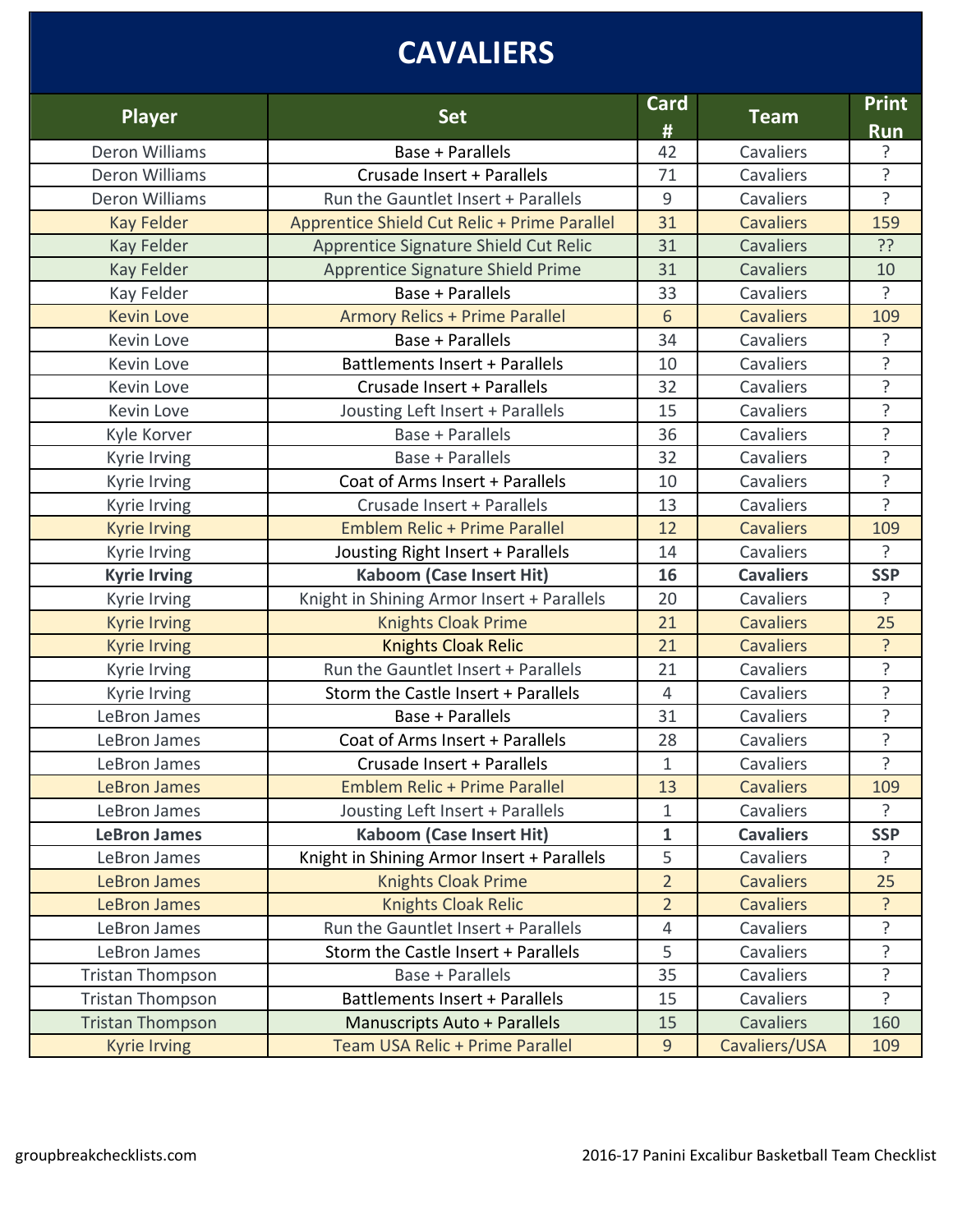# **CELTICS**

| <b>Player</b>        | <b>Set</b>                                   | <b>Card</b><br># | <b>Team</b>    | <b>Print</b><br><b>Run</b> |
|----------------------|----------------------------------------------|------------------|----------------|----------------------------|
| Al Horford           | Base + Parallels                             | 8                | Celtics        | ?                          |
| Al Horford           | Crusade Insert + Parallels                   | 53               | Celtics        | $\overline{?}$             |
| <b>Avery Bradley</b> | Crusade Insert + Parallels                   | 44               | Celtics        | $\overline{?}$             |
| <b>Bill Russell</b>  | Crusade Insert + Parallels                   | 82               | Celtics        | ?                          |
| <b>Bill Russell</b>  | Jousting Right Insert + Parallels            | 22               | Celtics        | $\overline{?}$             |
| Dave Cowens          | Base + Parallels                             | 188              | Celtics        | $\overline{?}$             |
| Gerald Green         | Base + Parallels                             | 10               | Celtics        | $\overline{?}$             |
| <b>Isaiah Thomas</b> | <b>Base + Parallels</b>                      | $\overline{7}$   | Celtics        | ?                          |
| <b>Isaiah Thomas</b> | Coat of Arms Insert + Parallels              | 24               | Celtics        | $\overline{?}$             |
| <b>Isaiah Thomas</b> | Crusade Insert + Parallels                   | $\overline{7}$   | Celtics        | <sup>2</sup>               |
| <b>Isaiah Thomas</b> | <b>Emblem Relic + Prime Parallel</b>         | 20               | <b>Celtics</b> | 109                        |
| <b>Isaiah Thomas</b> | Knight in Shining Armor Insert + Parallels   | 8                | Celtics        | ?                          |
| <b>Isaiah Thomas</b> | <b>Knights Cloak Prime</b>                   | $\overline{7}$   | <b>Celtics</b> | 25                         |
| <b>Isaiah Thomas</b> | <b>Knights Cloak Relic</b>                   | $\overline{7}$   | <b>Celtics</b> | ?                          |
| <b>Isaiah Thomas</b> | Run the Gauntlet Insert + Parallels          | 13               | Celtics        | ?                          |
| <b>Isaiah Thomas</b> | Storm the Castle Insert + Parallels          | $\mathbf{1}$     | Celtics        | $\overline{?}$             |
| Jaylen Brown         | Apprentice Auto + Holo Gold Parallel         | $\overline{2}$   | <b>Celtics</b> | 209                        |
| Jaylen Brown         | Apprentice Shield Cut Relic + Prime Parallel | $\overline{2}$   | <b>Celtics</b> | 159                        |
| Jaylen Brown         | Apprentice Signature Shield Cut Relic        | $\overline{2}$   | Celtics        | ??                         |
| Jaylen Brown         | Apprentice Signature Shield Prime            | $\overline{2}$   | Celtics        | 10                         |
| Jaylen Brown         | <b>Base + Parallels</b>                      | 9                | Celtics        | ?                          |
| Jaylen Brown         | Coat of Arms Insert + Parallels              | 44               | Celtics        | $\overline{?}$             |
| Jaylen Brown         | Crusade Insert + Parallels                   | 96               | Celtics        | $\tilde{?}$                |
| Jaylen Brown         | <b>Manuscripts Auto + Parallels</b>          | 40               | <b>Celtics</b> | 160                        |
| Jaylen Brown         | Squire Insert + Parallels                    | 11               | Celtics        | 5                          |
| Jo Jo White          | <b>Manuscripts Auto + Parallels</b>          | 37               | <b>Celtics</b> | 160                        |
| John Havlicek        | <b>Base + Parallels</b>                      | 191              | Celtics        | ?                          |
| Kelly Olynyk         | Base + Parallels                             | 12               | Celtics        | $\overline{?}$             |
| Larry Bird           | Jousting Left Insert + Parallels             | 25               | Celtics        | $\overline{?}$             |
| <b>Marcus Smart</b>  | <b>Armory Relics + Prime Parallel</b>        | $\overline{2}$   | <b>Celtics</b> | 109                        |
| <b>Marcus Smart</b>  | <b>Base + Parallels</b>                      | 11               | Celtics        | ?                          |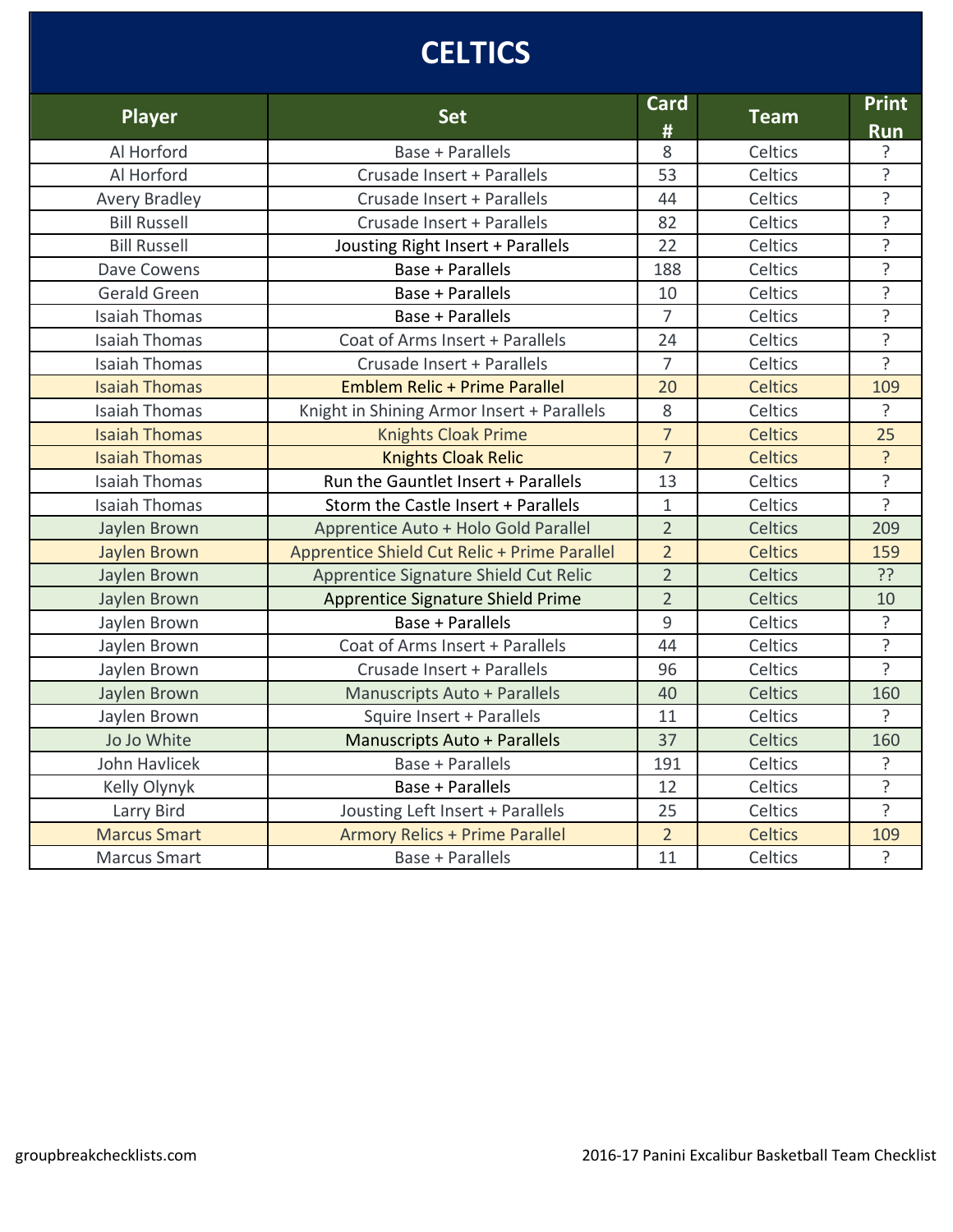# **CLIPPERS**

| <b>Player</b>         | <b>Set</b>                                   | Card<br># | <b>Team</b>     | <b>Print</b><br><b>Run</b> |
|-----------------------|----------------------------------------------|-----------|-----------------|----------------------------|
| <b>Blake Griffin</b>  | Base + Parallels                             | 74        | Clippers        | 5.                         |
| <b>Blake Griffin</b>  | Crusade Insert + Parallels                   | 40        | Clippers        | 5                          |
| <b>Brice Johnson</b>  | Apprentice Auto + Holo Gold Parallel         | 20        | <b>Clippers</b> | 209                        |
| <b>Brice Johnson</b>  | Apprentice Shield Cut Relic + Prime Parallel | 21        | <b>Clippers</b> | 159                        |
| <b>Brice Johnson</b>  | Apprentice Signature Shield Cut Relic        | 21        | <b>Clippers</b> | ??                         |
| <b>Brice Johnson</b>  | Apprentice Signature Shield Prime            | 21        | Clippers        | 10                         |
| Chris Paul            | Base + Parallels                             | 73        | Clippers        | ?                          |
| Chris Paul            | Coat of Arms Insert + Parallels              | 3         | Clippers        | ?                          |
| Chris Paul            | Crusade Insert + Parallels                   | 37        | Clippers        | ς                          |
| <b>Chris Paul</b>     | <b>Emblem Relic (No Prime)</b>               | 18        | <b>Clippers</b> | 99                         |
| Chris Paul            | Knight in Shining Armor Insert + Parallels   | 12        | Clippers        | 5                          |
| <b>Chris Paul</b>     | <b>Knights Cloak Relic</b>                   | 13        | <b>Clippers</b> | ?                          |
| Chris Paul            | Storm the Castle Insert + Parallels          | 14        | Clippers        | ?                          |
| DeAndre Jordan        | Base + Parallels                             | 75        | <b>Clippers</b> | <sup>2</sup>               |
| DeAndre Jordan        | Battlements Insert + Parallels               | 3         | Clippers        | ?                          |
| DeAndre Jordan        | Crusade Insert + Parallels                   | 59        | Clippers        | ?                          |
| <b>Diamond Stone</b>  | Base + Parallels                             | 77        | Clippers        | 5                          |
| <b>Diamond Stone</b>  | <b>Signature Knights Auto</b>                | 23        | Clippers        |                            |
| <b>Diamond Stone</b>  | Signature Knights Auto Parallels             | 23        | Clippers        | 11                         |
| J.J. Redick           | <b>Armory Relics</b>                         | 13        | <b>Clippers</b> | 99                         |
| J.J. Redick           | Base + Parallels                             | 76        | Clippers        | ?                          |
| J.J. Redick           | Crusade Insert + Parallels                   | 67        | Clippers        | 5                          |
| <b>Jamal Crawford</b> | <b>Armory Relics + Prime Parallel</b>        | 31        | <b>Clippers</b> | 104                        |
| Jamal Crawford        | Base + Parallels                             | 78        | Clippers        | ?                          |
| Jamal Crawford        | Crusade Insert + Parallels                   | 76        | Clippers        | <sup>2</sup>               |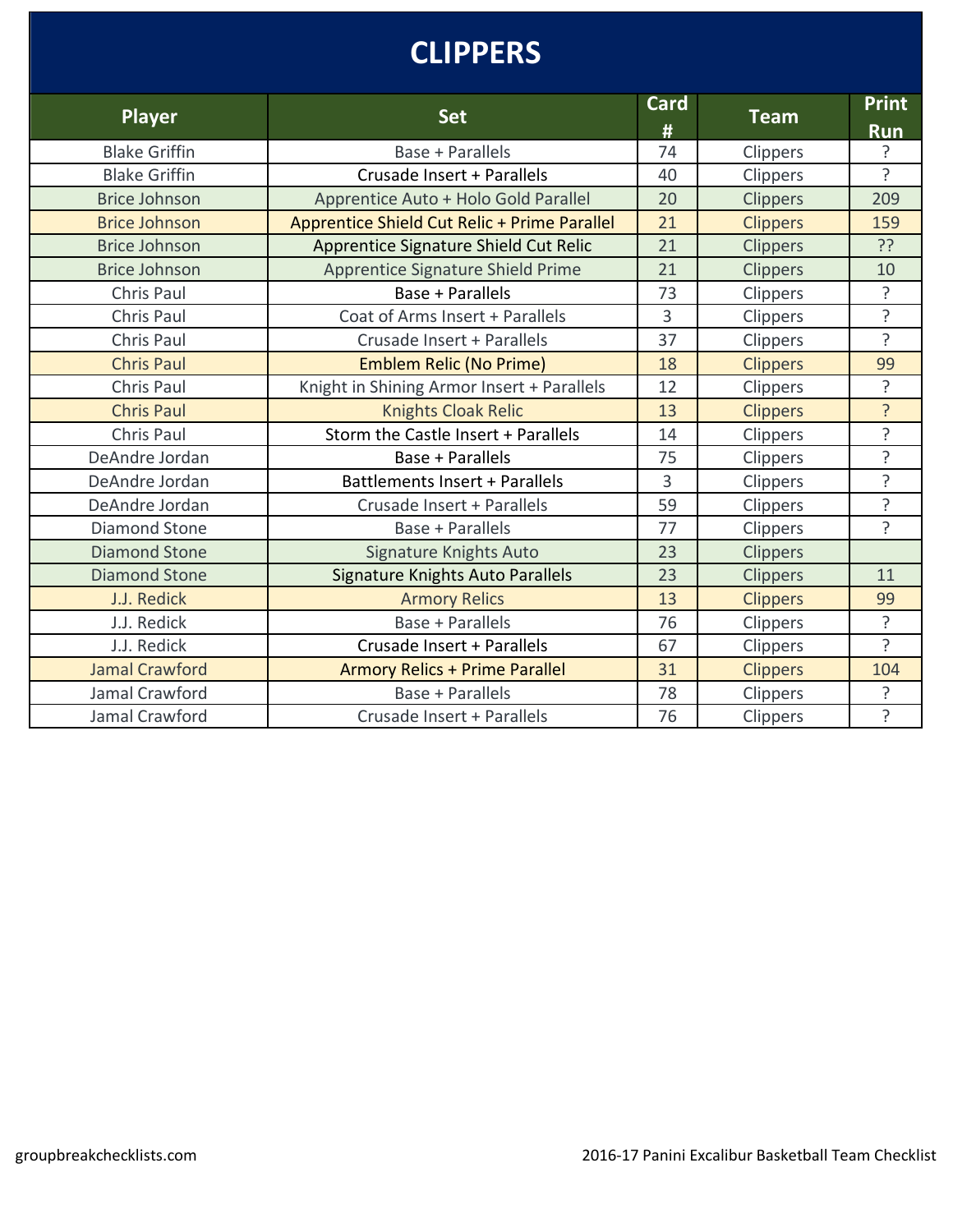## **GRIZZLIES**

| <b>Player</b>           | <b>Set</b>                                   | <b>Card</b><br># | <b>Team</b>      | <b>Print</b><br><b>Run</b> |
|-------------------------|----------------------------------------------|------------------|------------------|----------------------------|
| <b>Chandler Parsons</b> | Base + Parallels                             | 89               | Grizzlies        | 5.                         |
| Deyonta Davis           | Apprentice Auto + Holo Gold Parallel         | 30               | <b>Grizzlies</b> | 209                        |
| Deyonta Davis           | Base + Parallels                             | 86               | Grizzlies        | ?                          |
| <b>Marc Gasol</b>       | <b>Armory Relics + Prime Parallel</b>        | 33               | <b>Grizzlies</b> | 109                        |
| Marc Gasol              | Base + Parallels                             | 87               | Grizzlies        | $\overline{?}$             |
| <b>Marc Gasol</b>       | Calligraphy Auto + Parallels                 | 18               | <b>Grizzlies</b> | 160                        |
| Marc Gasol              | Coat of Arms Insert + Parallels              | 21               | <b>Grizzlies</b> | ?                          |
| Marc Gasol              | Crusade Insert + Parallels                   | 28               | <b>Grizzlies</b> | ?                          |
| <b>Mike Conley</b>      | <b>Armory Relics + Prime Parallel</b>        | 15               | <b>Grizzlies</b> | 109                        |
| Mike Conley             | Base + Parallels                             | 85               | Grizzlies        | ?                          |
| Mike Conley             | Coat of Arms Insert + Parallels              | 38               | Grizzlies        | 5                          |
| Mike Conley             | Crusade Insert + Parallels                   | 35               | Grizzlies        | ?                          |
| Mike Conley             | Run the Gauntlet Insert + Parallels          | 16               | <b>Grizzlies</b> | $\overline{?}$             |
| Tony Allen              | Crusade Insert + Parallels                   | 62               | <b>Grizzlies</b> | <sub>2</sub>               |
| <b>Tony Allen</b>       | <b>Manuscripts Auto + Parallels</b>          | 5                | <b>Grizzlies</b> | 160                        |
| <b>Vince Carter</b>     | <b>Manuscripts Auto + Parallels</b>          | $\overline{3}$   | <b>Grizzlies</b> | 160                        |
| <b>Wade Baldwin IV</b>  | Apprentice Auto + Holo Gold Parallel         | 13               | <b>Grizzlies</b> | 209                        |
| <b>Wade Baldwin IV</b>  | Apprentice Shield Cut Relic + Prime Parallel | 15               | <b>Grizzlies</b> | 159                        |
| Wade Baldwin IV         | Apprentice Signature Shield Cut Relic        | 15               | <b>Grizzlies</b> | ??                         |
| <b>Wade Baldwin IV</b>  | Apprentice Signature Shield Prime            | 15               | <b>Grizzlies</b> | 10                         |
| Wade Baldwin IV         | Base + Parallels                             | 90               | <b>Grizzlies</b> | ?                          |
| Zach Randolph           | Base + Parallels                             | 88               | Grizzlies        | ?                          |
| Zach Randolph           | Battlements Insert + Parallels               | 22               | <b>Grizzlies</b> | ?                          |
| Zach Randolph           | Crusade Insert + Parallels                   | 56               | Grizzlies        | ?                          |
| Zach Randolph           | <b>Manuscripts Auto + Parallels</b>          | 11               | <b>Grizzlies</b> | 160                        |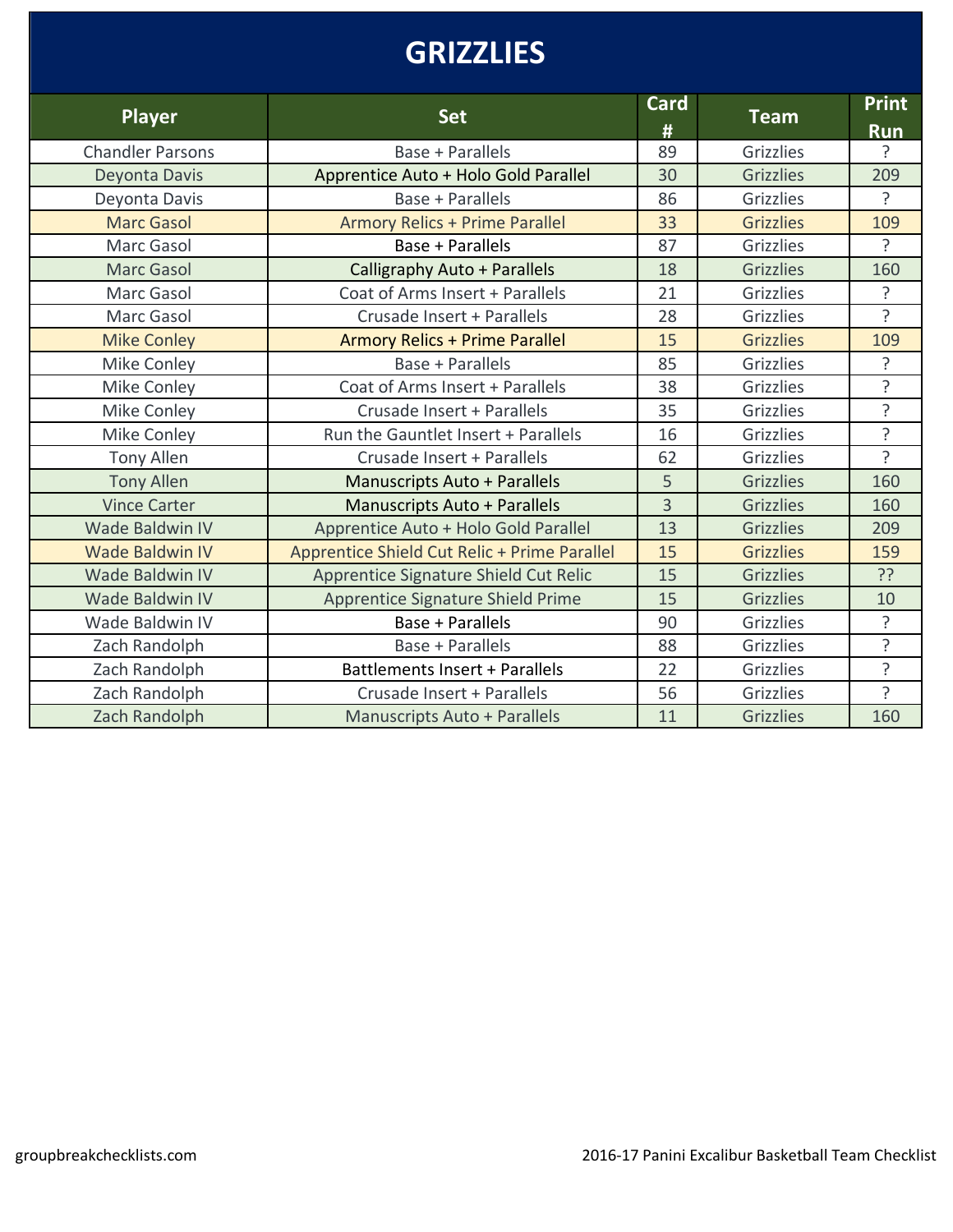# **HAWKS**

| <b>Player</b>            | <b>Set</b>                              | Card<br>#      | <b>Team</b>  | <b>Print</b><br><b>Run</b> |
|--------------------------|-----------------------------------------|----------------|--------------|----------------------------|
| DeAndre' Bembry          | Apprentice Auto + Holo Gold Parallel    | 17             | <b>Hawks</b> | 209                        |
| DeAndre' Bembry          | Base + Parallels                        | $\overline{4}$ | <b>Hawks</b> | ?                          |
| Dennis Schroder          | Crusade Insert + Parallels              | 48             | <b>Hawks</b> | ?                          |
| Dennis Schroder          | Run the Gauntlet Insert + Parallels     | 15             | Hawks        | ?                          |
| Dominique Wilkins        | <b>Base + Parallels</b>                 | 197            | Hawks        | ?                          |
| <b>Dominique Wilkins</b> | <b>Kaboom (Case Insert Hit)</b>         | 25             | <b>Hawks</b> | <b>SSP</b>                 |
| Dominique Wilkins        | <b>Manuscripts Auto + Parallels</b>     | 27             | <b>Hawks</b> | 160                        |
| Dwight Howard            | Base + Parallels                        | $\mathbf{1}$   | <b>Hawks</b> | ?                          |
| Dwight Howard            | <b>Battlements Insert + Parallels</b>   | $\overline{4}$ | Hawks        | ?                          |
| Dwight Howard            | Coat of Arms Insert + Parallels         | 14             | <b>Hawks</b> | ?                          |
| Dwight Howard            | Crusade Insert + Parallels              | 58             | Hawks        | ?                          |
| Ersan Ilyasova           | Base + Parallels                        | 137            | Hawks        | ?                          |
| Kent Bazemore            | Base + Parallels                        | 5              | <b>Hawks</b> | $\overline{?}$             |
| <b>Paul Millsap</b>      | <b>Armory Relics + Prime Parallel</b>   | $\overline{1}$ | <b>Hawks</b> | 109                        |
| Paul Millsap             | Base + Parallels                        | $\overline{2}$ | <b>Hawks</b> | ?                          |
| Paul Millsap             | Battlements Insert + Parallels          | 26             | Hawks        | ŗ                          |
| Paul Millsap             | Crusade Insert + Parallels              | 38             | <b>Hawks</b> | ?                          |
| Spud Webb                | Calligraphy Auto + Parallels            | 11             | Hawks        | 160                        |
| <b>Taurean Prince</b>    | Apprentice Auto + Holo Gold Parallel    | 10             | Hawks        | 209                        |
| <b>Taurean Prince</b>    | Base + Parallels                        | 6              | Hawks        | ?                          |
| <b>Taurean Prince</b>    | <b>Signature Knights Auto</b>           | 19             | <b>Hawks</b> |                            |
| <b>Taurean Prince</b>    | <b>Signature Knights Auto Parallels</b> | 19             | <b>Hawks</b> | 11                         |
| Tim Hardaway Jr.         | Base + Parallels                        | 3              | <b>Hawks</b> | ?                          |
| Tim Hardaway Jr.         | Crusade Insert + Parallels              | 74             | <b>Hawks</b> | $\overline{?}$             |
| Tim Hardaway Jr.         | Signature Knights Auto                  | 20             | <b>Hawks</b> |                            |
| Tim Hardaway Jr.         | <b>Signature Knights Auto Parallels</b> | 20             | <b>Hawks</b> | 11                         |
| <b>Tony Delk</b>         | Calligraphy Auto + Parallels            | 6              | Hawks        | 160                        |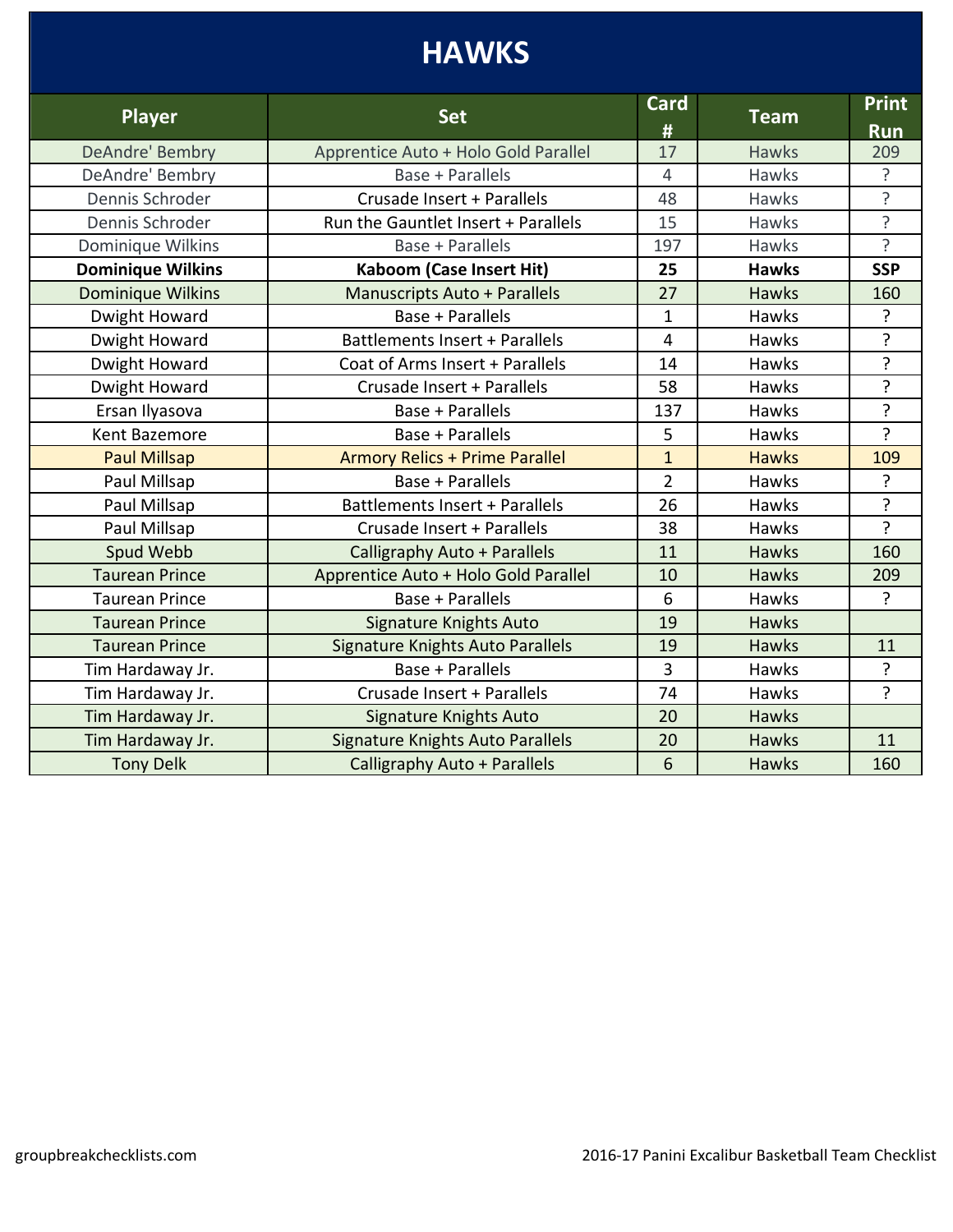## **HEAT**

| <b>Player</b>           | <b>Set</b>                              | Card           | <b>Team</b> | <b>Print</b>   |
|-------------------------|-----------------------------------------|----------------|-------------|----------------|
|                         |                                         | #              |             | <b>Run</b>     |
| <b>Alonzo Mourning</b>  | <b>Manuscripts Auto + Parallels</b>     | 36             | Heat        | 160            |
| <b>Glen Rice</b>        | Calligraphy Auto + Parallels            | 9              | Heat        | 160            |
| <b>Goran Dragic</b>     | <b>Armory Relics + Prime Parallel</b>   | 16             | Heat        | 109            |
| <b>Goran Dragic</b>     | Base + Parallels                        | 91             | Heat        | ?              |
| <b>Goran Dragic</b>     | Coat of Arms Insert + Parallels         | 35             | Heat        | 5.             |
| <b>Goran Dragic</b>     | Crusade Insert + Parallels              | 34             | Heat        | ?              |
| Goran Dragic            | Run the Gauntlet Insert + Parallels     | 12             | Heat        | ?              |
| <b>Hassan Whiteside</b> | <b>Armory Relics + Prime Parallel</b>   | 34             | Heat        | 109            |
| Hassan Whiteside        | Base + Parallels                        | 92             | Heat        | ?              |
| Hassan Whiteside        | Battlements Insert + Parallels          | 1              | Heat        | ?              |
| Hassan Whiteside        | Crusade Insert + Parallels              | 50             | Heat        | $\overline{?}$ |
| <b>Hassan Whiteside</b> | <b>Emblem Relic + Prime Parallel</b>    | 25             | Heat        | 109            |
| Hassan Whiteside        | Storm the Castle Insert + Parallels     | 15             | Heat        | ?              |
| James Johnson           | Base + Parallels                        | 96             | Heat        | ς              |
| James Johnson           | Signature Knights Auto                  | $\overline{7}$ | Heat        |                |
| James Johnson           | <b>Signature Knights Auto Parallels</b> | $\overline{7}$ | Heat        | 11             |
| Josh Richardson         | Base + Parallels                        | 93             | Heat        | ?              |
| <b>Justise Winslow</b>  | Base + Parallels                        | 95             | Heat        | 2              |
| <b>Justise Winslow</b>  | Signature Knights Auto                  | 14             | Heat        |                |
| <b>Justise Winslow</b>  | <b>Signature Knights Auto Parallels</b> | 14             | Heat        | 11             |
| <b>Rodney McGruder</b>  | Signature Knights Auto                  | 24             | Heat        |                |
| Rodney McGruder         | <b>Signature Knights Auto Parallels</b> | 24             | Heat        | 11             |
| Tyler Johnson           | Base + Parallels                        | 94             | Heat        | ?              |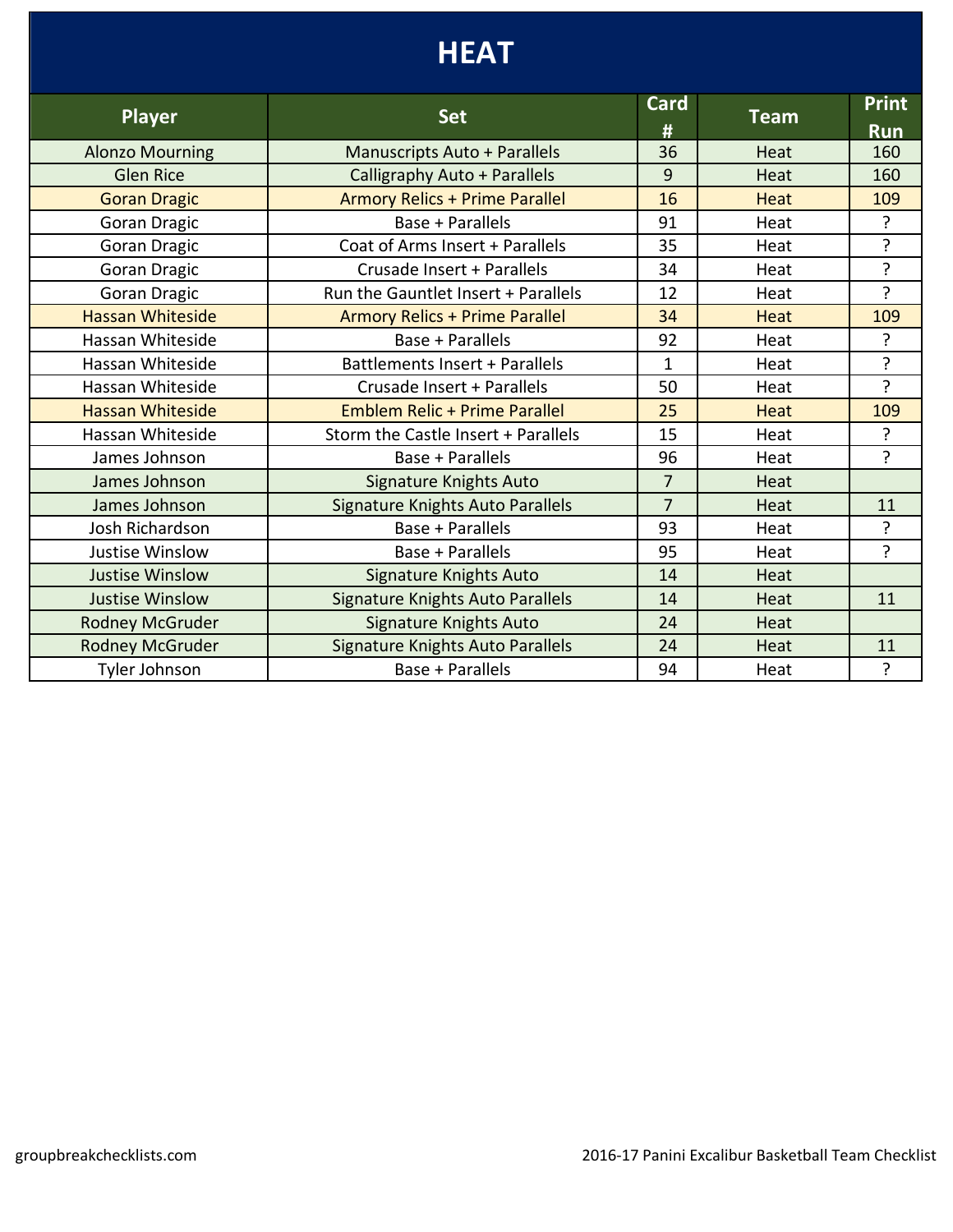#### **Player Card Card Card Card Card Card Card Card Card Card Card Card Card Card Card Card Card Card Card Card Card Card Card Card Card Card Card Card Card Card Ca**  $\frac{\textit{#}}{24}$ **Team Print Run** Cody Zeller **Cody 24 Hornets Base + Parallels** 24 | Hornets Dell Curry **No. 160** Calligraphy Auto + Parallels **17** | Hornets | 160 Kemba Walker The Character Base + Parallels The Manuscript 19 Hornets The ? Kemba Walker Coat of Arms Insert + Parallels 5 Hornets ? Kemba Walker **No. 1. Crusade Insert + Parallels** Parallels **Parallels** 20 Hornets 2 Kemba Walker Knight in Shining Armor Insert + Parallels  $\begin{array}{|c|c|c|c|c|c|} \hline \end{array}$  Hornets  $\begin{array}{|c|c|c|c|c|c|c|c|} \hline \end{array}$ Kemba Walker Run the Gauntlet Insert + Parallels 25 Hornets ? Marco Belinelli  $\begin{array}{ccc} \hline \end{array}$  Base + Parallels 22 Hornets ? Michael Kidd-Gilchrist | Base + Parallels | 21 | Hornets | ? Michael Kidd-Gilchrist | Battlements Insert + Parallels | 29 | Hornets | ? Michael Kidd-Gilchrist | Crusade Insert + Parallels | 61 | Hornets | ? Michael Kidd-Gilchrist | Signature Knights Auto | 9 | Hornets Michael Kidd-Gilchrist | Signature Knights Auto Parallels | 9 | Hornets | 11 Miles Plumlee The Rase + Parallels Parallels 23 Hornets Parallels ? Nicolas Batum Relics + Prime Parallel 109 Nicolas Batum | Base + Parallels | 20 | Hornets | ? Nicolas Batum The Crusade Insert + Parallels The SA Hornets The Process Returns 2 Nicolas Batum Run the Gauntlet Insert + Parallels 18 Hornets ? **HORNETS**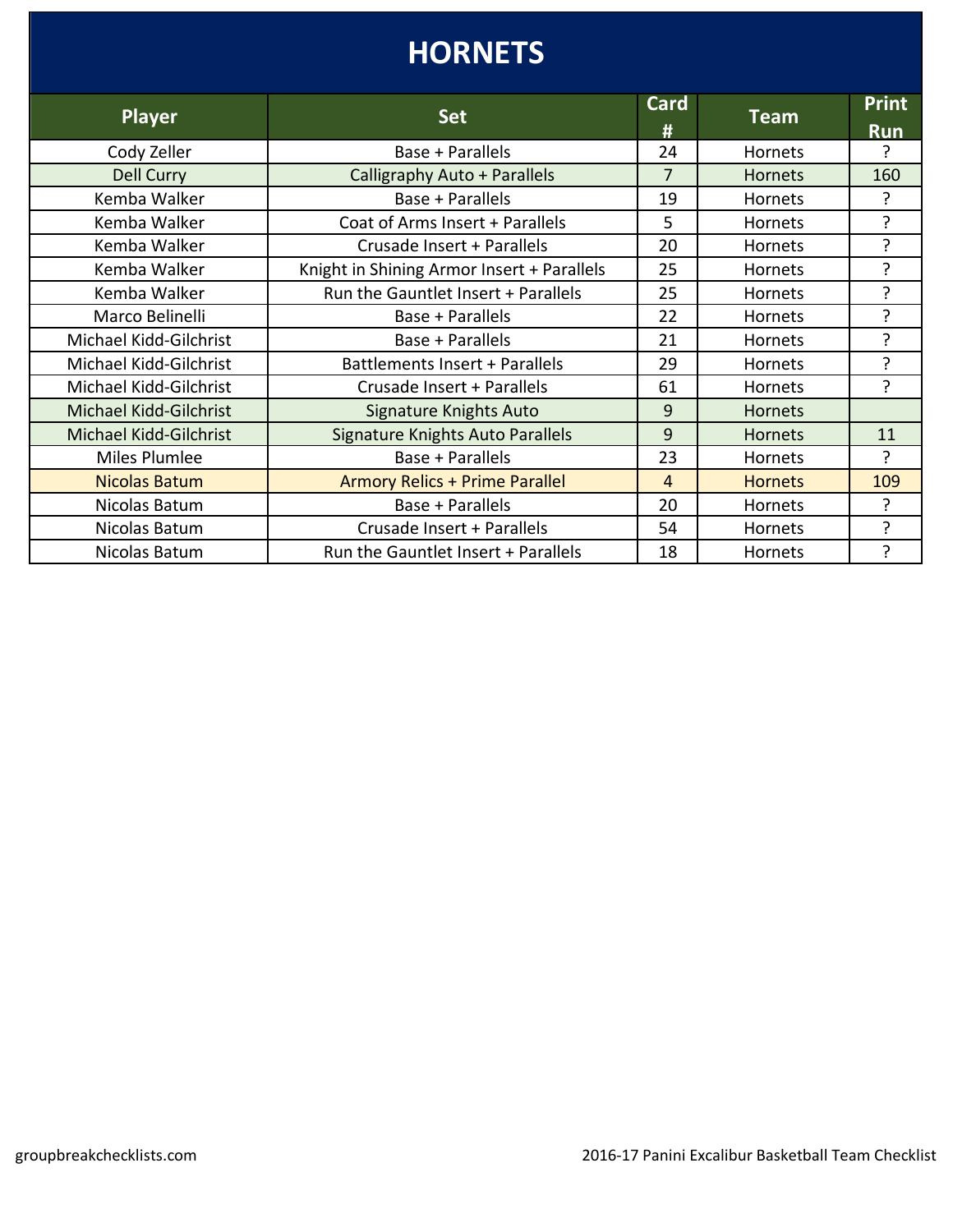## **JAZZ**

| <b>Player</b>         | <b>Set</b>                                   | <b>Card</b>    | <b>Team</b> | <b>Print</b>   |
|-----------------------|----------------------------------------------|----------------|-------------|----------------|
|                       |                                              | #              |             | <b>Run</b>     |
| <b>Alec Burks</b>     | Base + Parallels                             | 174            | Jazz        | 5.             |
| <b>Antoine Carr</b>   | Manuscripts Auto + Parallels                 | 38             | Jazz        | 160            |
| <b>Derrick Favors</b> | Base + Parallels                             | 171            | Jazz        | ?              |
| Gordon Hayward        | Base + Parallels                             | 169            | Jazz        | $\overline{?}$ |
| Gordon Hayward        | Coat of Arms Insert + Parallels              | 25             | Jazz        | ?              |
| Gordon Hayward        | Crusade Insert + Parallels                   | 23             | Jazz        | ?              |
| Gordon Hayward        | Signature Knights Auto                       | 6              | Jazz        |                |
| <b>Gordon Hayward</b> | <b>Signature Knights Auto Parallels</b>      | 6              | Jazz        | 11             |
| <b>Joel Bolomboy</b>  | Apprentice Shield Cut Relic + Prime Parallel | 34             | Jazz        | 159            |
| Joel Bolomboy         | Apprentice Signature Shield Cut Relic        | 34             | Jazz        | ??             |
| Joel Bolomboy         | Apprentice Signature Shield Prime            | 34             | Jazz        | 10             |
| Joel Bolomboy         | Base + Parallels                             | 172            | Jazz        | ?              |
| Joel Bolomboy         | <b>Signature Knights Auto</b>                | 25             | Jazz        |                |
| Joel Bolomboy         | Signature Knights Auto Parallels             | 25             | Jazz        | 11             |
| John Stockton         | Base + Parallels                             | 194            | Jazz        | ?              |
| Karl Malone           | Base + Parallels                             | 198            | Jazz        | ?              |
| Pete Maravich         | Crusade Insert + Parallels                   | 80             | Jazz        | ?              |
| Rodney Hood           | Base + Parallels                             | 173            | Jazz        | ?              |
| Rodney Hood           | Crusade Insert + Parallels                   | 69             | Jazz        | $\mathbf{P}$   |
| <b>Rudy Gobert</b>    | <b>Armory Relics + Prime Parallel</b>        | 29             | Jazz        | 109            |
| Rudy Gobert           | Base + Parallels                             | 170            | Jazz        | 5.             |
| <b>Rudy Gobert</b>    | Battlements Insert + Parallels               | 5              | Jazz        | ŗ              |
| <b>Rudy Gobert</b>    | Crusade Insert + Parallels                   | 68             | Jazz        | $\overline{?}$ |
| <b>Trey Lyles</b>     | <b>Signature Knights Auto</b>                | $\overline{2}$ | Jazz        |                |
| <b>Trey Lyles</b>     | Signature Knights Auto Parallels             | $\overline{2}$ | Jazz        | 11             |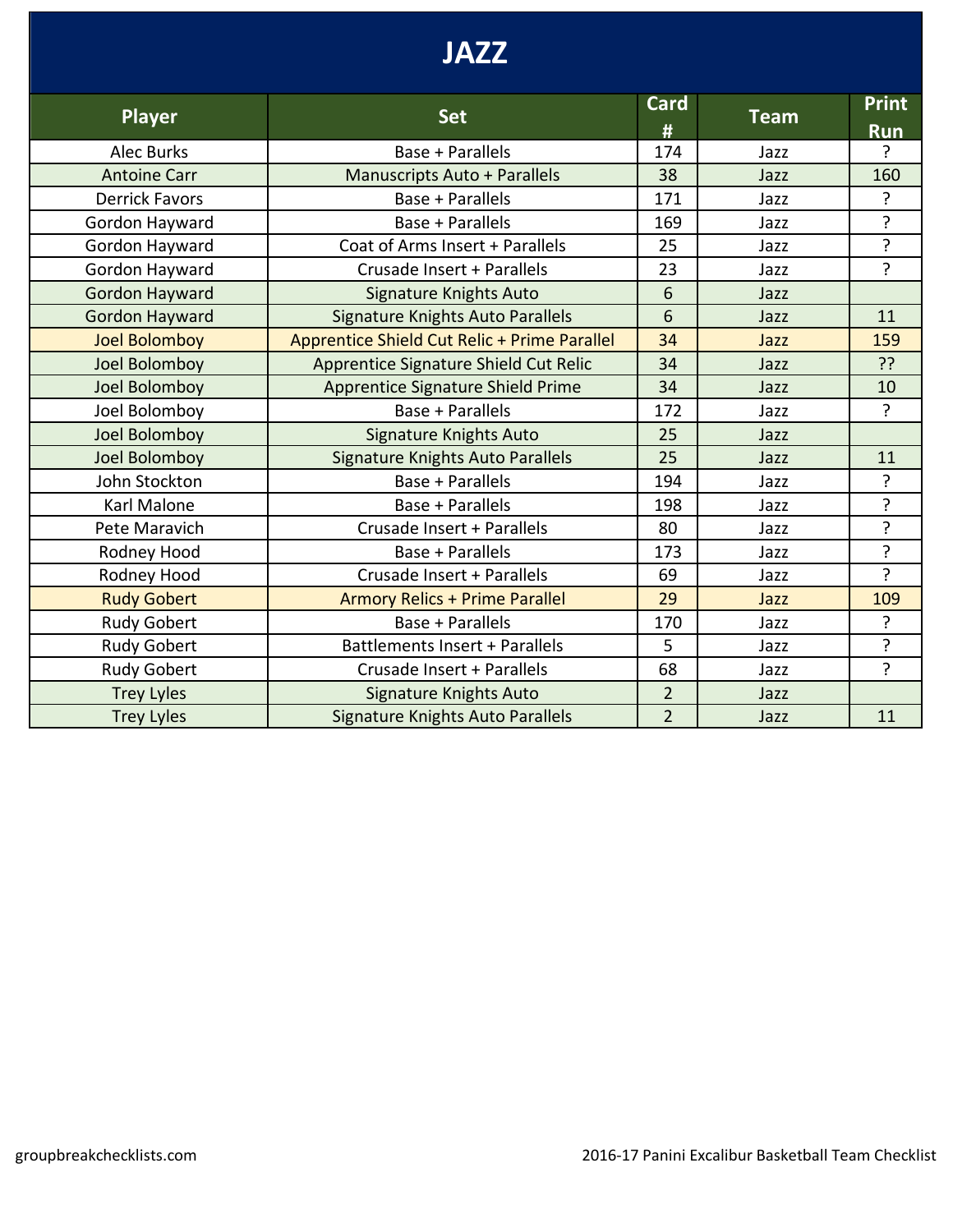## **KINGS**

| <b>Player</b>               | <b>Set</b>                                   | <b>Card</b><br># | <b>Team</b>  | <b>Print</b><br><b>Run</b> |
|-----------------------------|----------------------------------------------|------------------|--------------|----------------------------|
| <b>Buddy Hield</b>          | Apprentice Auto + Holo Gold Parallel         | $\overline{4}$   | <b>Kings</b> | 209                        |
| <b>Buddy Hield</b>          | <b>Apprentice Shield Cut Relic</b>           | 5                | <b>Kings</b> | 149                        |
| <b>Buddy Hield</b>          | Apprentice Signature Shield Cut Relic        | 5                | <b>Kings</b> | ??                         |
| <b>Buddy Hield</b>          | <b>Apprentice Signature Shield Prime</b>     | 5                | <b>Kings</b> | 5                          |
| <b>Buddy Hield</b>          | Base + Parallels                             | 110              | <b>Kings</b> | ?                          |
| <b>Buddy Hield</b>          | Coat of Arms Insert + Parallels              | 45               | Kings        | ?                          |
| <b>Buddy Hield</b>          | Crusade Insert + Parallels                   | 94               | Kings        | $\mathbf{P}$               |
| <b>Buddy Hield</b>          | <b>Kaboom (Case Insert Hit)</b>              | 21               | <b>Kings</b> | <b>SSP</b>                 |
| <b>Buddy Hield</b>          | <b>Manuscripts Auto + Parallels</b>          | 22               | <b>Kings</b> | 160                        |
| <b>Buddy Hield</b>          | Signature Knights Auto                       | 18               | <b>Kings</b> |                            |
| <b>Buddy Hield</b>          | <b>Signature Knights Auto Parallels</b>      | 18               | <b>Kings</b> | 11                         |
| <b>Buddy Hield</b>          | Squire Insert + Parallels                    | 12               | <b>Kings</b> | ?                          |
| Darren Collison             | Base + Parallels                             | 152              | <b>Kings</b> | $\overline{?}$             |
| <b>Georgios Papagiannis</b> | Apprentice Shield Cut Relic + Prime Parallel | 12               | <b>Kings</b> | 159                        |
| Georgios Papagiannis        | Apprentice Signature Shield Cut Relic        | 12               | <b>Kings</b> | ??                         |
| <b>Georgios Papagiannis</b> | Apprentice Signature Shield Prime            | 12               | <b>Kings</b> | 10                         |
| Georgios Papagiannis        | Base + Parallels                             | 156              | Kings        | ?                          |
| <b>Malachi Richardson</b>   | Apprentice Shield Cut Relic + Prime Parallel | 19               | <b>Kings</b> | 159                        |
| Malachi Richardson          | Base + Parallels                             | 153              | Kings        | ?                          |
| <b>Rudy Gay</b>             | <b>Armory Relics + Prime Parallel</b>        | 26               | <b>Kings</b> | 109                        |
| Rudy Gay                    | Base + Parallels                             | 155              | Kings        | ?                          |
| <b>Skal Labissiere</b>      | Apprentice Auto + Holo Gold Parallel         | 22               | <b>Kings</b> | 209                        |
| <b>Skal Labissiere</b>      | Apprentice Shield Cut Relic + Prime Parallel | 23               | <b>Kings</b> | 159                        |
| <b>Skal Labissiere</b>      | Apprentice Signature Shield Cut Relic        | 23               | <b>Kings</b> | ??                         |
| <b>Skal Labissiere</b>      | Apprentice Signature Shield Prime            | 23               | <b>Kings</b> | 10                         |
| <b>Tyreke Evans</b>         | Base + Parallels                             | 113              | Kings        | ?                          |
| Willie Cauley-Stein         | Base + Parallels                             | 154              | <b>Kings</b> | ?                          |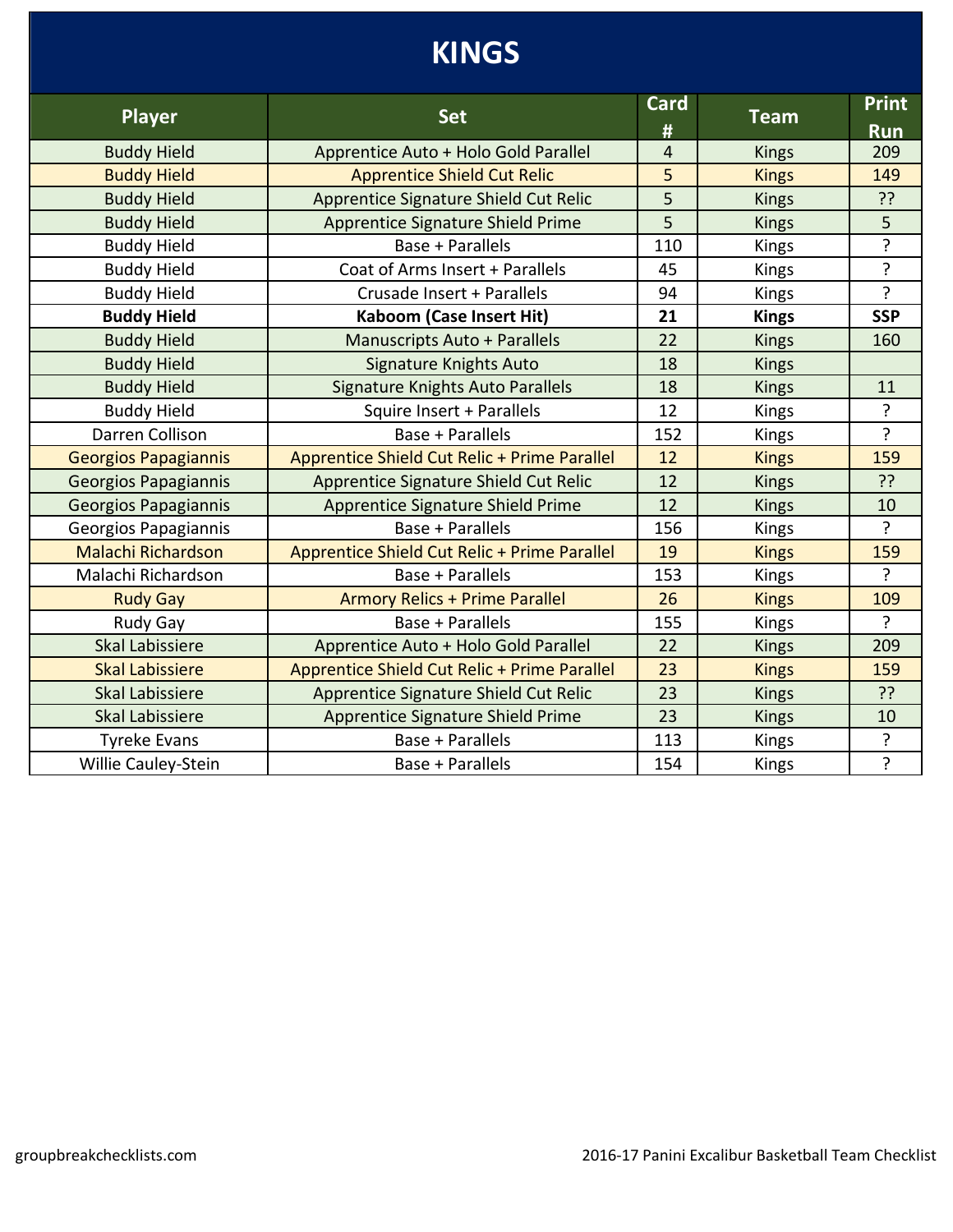# **KNICKS**

| <b>Player</b>             | <b>Set</b>                                   | Card<br>#      | <b>Team</b>   | <b>Print</b><br><b>Run</b> |
|---------------------------|----------------------------------------------|----------------|---------------|----------------------------|
| Carmelo Anthony           | Base + Parallels                             | 115            | Knicks        | ?                          |
| Carmelo Anthony           | Coat of Arms Insert + Parallels              | 34             | <b>Knicks</b> | ?                          |
| Carmelo Anthony           | Crusade Insert + Parallels                   | 19             | Knicks        | ?                          |
| <b>Carmelo Anthony</b>    | <b>Emblem Relic + Prime Parallel</b>         | $\overline{2}$ | <b>Knicks</b> | 109                        |
| <b>Carmelo Anthony</b>    | <b>Kaboom (Case Insert Hit)</b>              | 15             | <b>Knicks</b> | <b>SSP</b>                 |
| Carmelo Anthony           | Knight in Shining Armor Insert + Parallels   | 24             | <b>Knicks</b> | $\overline{?}$             |
| <b>Carmelo Anthony</b>    | <b>Knights Cloak Prime</b>                   | 22             | <b>Knicks</b> | 25                         |
| <b>Carmelo Anthony</b>    | <b>Knights Cloak Relic</b>                   | 22             | <b>Knicks</b> | ?                          |
| Carmelo Anthony           | Storm the Castle Insert + Parallels          | 19             | Knicks        | ?                          |
| Charles Oakley            | Base + Parallels                             | 200            | Knicks        | ?                          |
| Courtney Lee              | Base + Parallels                             | 120            | <b>Knicks</b> | ?                          |
| <b>Derrick Rose</b>       | <b>Armory Relics + Prime Parallel</b>        | 20             | <b>Knicks</b> | 109                        |
| <b>Derrick Rose</b>       | Base + Parallels                             | 116            | <b>Knicks</b> | $\overline{?}$             |
| <b>Derrick Rose</b>       | Crusade Insert + Parallels                   | 43             | <b>Knicks</b> | ?                          |
| Jerry Lucas               | Base + Parallels                             | 192            | <b>Knicks</b> | $\overline{?}$             |
| Joakim Noah               | Battlements Insert + Parallels               | 17             | Knicks        | $\overline{?}$             |
| <b>Kristaps Porzingis</b> | <b>Armory Relics + Prime Parallel</b>        | 35             | <b>Knicks</b> | 109                        |
| Kristaps Porzingis        | Base + Parallels                             | 118            | Knicks        | ?                          |
| Kristaps Porzingis        | Coat of Arms Insert + Parallels              | $\overline{4}$ | <b>Knicks</b> | $\overline{?}$             |
| Kristaps Porzingis        | Crusade Insert + Parallels                   | 41             | Knicks        | $\overline{?}$             |
| <b>Kristaps Porzingis</b> | <b>Emblem Relic + Prime Parallel</b>         | 19             | <b>Knicks</b> | 109                        |
| <b>Kristaps Porzingis</b> | <b>Knights Cloak Prime</b>                   | 25             | <b>Knicks</b> | 25                         |
| <b>Kristaps Porzingis</b> | <b>Knights Cloak Relic</b>                   | 25             | <b>Knicks</b> | ?                          |
| <b>Kristaps Porzingis</b> | <b>Manuscripts Auto Parallels Only</b>       | 19             | <b>Knicks</b> | 11                         |
| Kristaps Porzingis        | Squire Insert + Parallels                    | 6              | Knicks        | ?                          |
| Kristaps Porzingis        | Storm the Castle Insert + Parallels          | 20             | Knicks        | $\overline{?}$             |
| <b>Marcus Camby</b>       | <b>Manuscripts Auto + Parallels</b>          | 26             | <b>Knicks</b> | 160                        |
| <b>Marshall Plumlee</b>   | Apprentice Shield Cut Relic + Prime Parallel | 33             | <b>Knicks</b> | 159                        |
| <b>Marshall Plumlee</b>   | Apprentice Signature Shield Cut Relic        | 33             | <b>Knicks</b> | ??                         |
| <b>Marshall Plumlee</b>   | Apprentice Signature Shield Prime            | 33             | <b>Knicks</b> | 10                         |
| Patrick Ewing             | Base + Parallels                             | 196            | Knicks        | ?                          |
| Ron Baker                 | Base + Parallels                             | 119            | Knicks        | ?                          |
| <b>Willy Hernangomez</b>  | Base + Parallels                             | 117            | Knicks        | $\mathbf{S}$               |
| <b>Willy Hernangomez</b>  | <b>Signature Knights Auto</b>                | 22             | <b>Knicks</b> |                            |
| <b>Willy Hernangomez</b>  | Signature Knights Auto Parallels             | 22             | <b>Knicks</b> | 11                         |
| <b>Carmelo Anthony</b>    | Team USA Relic + Prime Parallel              | $\mathbf{1}$   | Knicks/USA    | 109                        |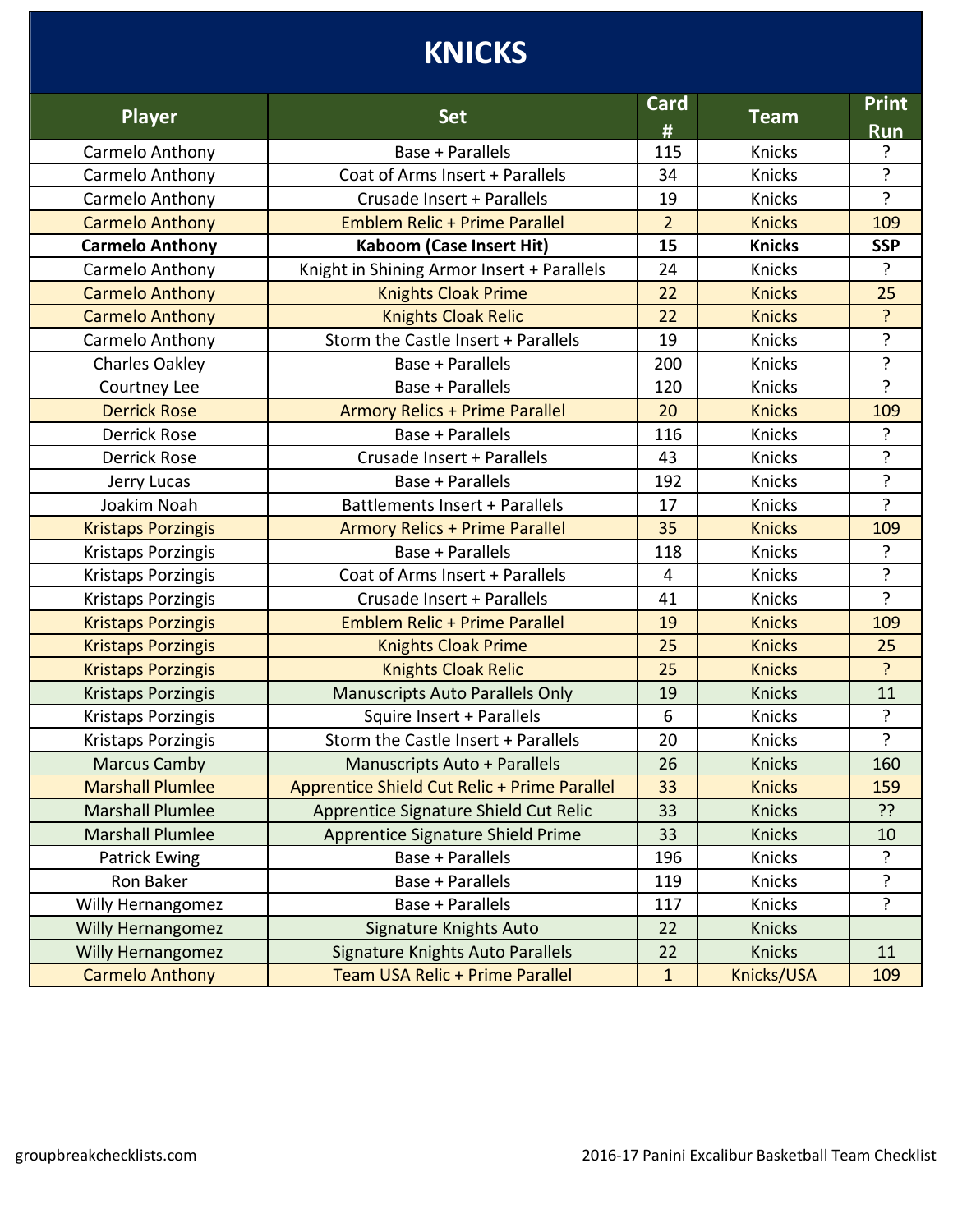# **LAKERS**

| <b>Player</b>                          | <b>Set</b>                                   | Card<br>#      | <b>Team</b>                                       | <b>Print</b><br><b>Run</b> |
|----------------------------------------|----------------------------------------------|----------------|---------------------------------------------------|----------------------------|
| <b>Brandon Ingram</b>                  | Apprentice Auto + Holo Gold Parallel         | $\mathbf{1}$   | Lakers                                            | 209                        |
| <b>Brandon Ingram</b>                  | Apprentice Shield Cut Relic + Prime Parallel | $\mathbf{1}$   | Lakers                                            | 159                        |
| <b>Brandon Ingram</b>                  | Apprentice Signature Shield Cut Relic        | $\mathbf{1}$   | Lakers                                            | ??                         |
| <b>Brandon Ingram</b>                  | <b>Apprentice Signature Shield Prime</b>     | $\mathbf{1}$   | Lakers                                            | 10                         |
| Brandon Ingram                         | Base + Parallels                             | 80             | Lakers                                            | ?                          |
| <b>Brandon Ingram</b>                  | Coat of Arms Insert + Parallels              | 42             | Lakers                                            | ?                          |
| Brandon Ingram                         | Crusade Insert + Parallels                   | 92             | Lakers                                            | ?                          |
| <b>Brandon Ingram</b>                  | <b>Kaboom (Case Insert Hit)</b>              | 20             | <b>Lakers</b>                                     | <b>SSP</b>                 |
| <b>Brandon Ingram</b>                  | <b>Manuscripts Auto + Parallels</b>          | 24             | Lakers                                            | 160                        |
| <b>Brandon Ingram</b>                  | Squire Insert + Parallels                    | $\overline{4}$ | Lakers                                            | ?                          |
| D'Angelo Russell                       | Base + Parallels                             | 82             | Lakers                                            | ?                          |
| D'Angelo Russell                       | Coat of Arms Insert + Parallels              | 12             | Lakers                                            | $\overline{?}$             |
|                                        |                                              |                | Lakers                                            |                            |
| D'Angelo Russell                       | <b>Manuscripts Auto + Parallels</b>          | 20             |                                                   | 160                        |
| D'Angelo Russell                       | <b>Signature Knights Auto</b>                | 13             | Lakers                                            |                            |
| D'Angelo Russell                       | Signature Knights Auto Parallels             | 13             | Lakers                                            | 11                         |
| George Mikan                           | Crusade Insert + Parallels                   | 83             | Lakers                                            | $\overline{?}$             |
| Ivica Zubac                            | Apprentice Auto + Holo Gold Parallel         | 25             | Lakers                                            | 209                        |
| <b>Ivica Zubac</b>                     | Apprentice Shield Cut Relic + Prime Parallel | 35             | Lakers                                            | 159                        |
| Ivica Zubac                            | Apprentice Signature Shield Cut Relic        | 35             | Lakers                                            | ??                         |
| Ivica Zubac                            | <b>Apprentice Signature Shield Prime</b>     | 35             | Lakers                                            | 10                         |
| Jerry West                             | Crusade Insert + Parallels                   | 84             | Lakers                                            | $\overline{?}$             |
| Jerry West                             | Jousting Right Insert + Parallels            | 24             | Lakers                                            | $\overline{?}$             |
| <b>Jordan Clarkson</b>                 | <b>Armory Relics + Prime Parallel</b>        | 32             | Lakers                                            | 109                        |
| Jordan Clarkson                        | Base + Parallels                             | 79             | Lakers                                            | ?                          |
| Jordan Clarkson                        | Crusade Insert + Parallels                   | 73             | Lakers                                            | ?                          |
| <b>Julius Randle</b>                   | <b>Armory Relics + Prime Parallel</b>        | 14             | Lakers                                            | 109                        |
| Julius Randle                          | <b>Base + Parallels</b>                      | 81             | Lakers                                            | ?                          |
| Julius Randle                          | Battlements Insert + Parallels               | 25             | Lakers                                            | ?                          |
| <b>Julius Randle</b>                   | Calligraphy Auto + Parallels                 | 25             | Lakers                                            | 160                        |
| Julius Randle                          | Crusade Insert + Parallels                   | 72             | Lakers                                            | $\tilde{f}$                |
| Julius Randle                          | Squire Insert + Parallels                    | 8              | Lakers                                            | ?                          |
| Kareem Abdul-Jabbar                    | <b>Manuscripts Auto + Parallels</b>          | 29             | Lakers                                            | 160                        |
| Kobe Bryant                            | Crusade Insert + Parallels                   | 88             | Lakers                                            | ?                          |
| Kobe Bryant                            | Jousting Left Insert + Parallels             | 27             | Lakers                                            | 2                          |
| <b>Kobe Bryant</b>                     | <b>Kaboom (Case Insert Hit)</b>              | 23             | <b>Lakers</b>                                     | <b>SSP</b>                 |
| Kobe Bryant                            | Manuscripts Auto + Parallels                 | 39             | Lakers                                            | 160                        |
| Larry Nance Jr.                        | Base + Parallels                             | 84             | Lakers                                            | ?                          |
| Larry Nance Jr.                        | Signature Knights Auto                       | 16             | Lakers                                            |                            |
| Larry Nance Jr.                        | Signature Knights Auto Parallels             | 16             | Lakers                                            | 11                         |
| Magic Johnson                          | Calligraphy Auto + Parallels                 | $\overline{4}$ | Lakers                                            | 160                        |
| Magic Johnson                          | Jousting Right Insert + Parallels            | 26             | Lakers                                            | ?                          |
| <b>Rick Fox</b>                        | Calligraphy Auto + Parallels                 | 12             | Lakers                                            | 160                        |
| Wilt Chamberlain                       | Crusade Insert + Parallels                   | 81             | Lakers                                            | ?                          |
| gr <u>bupbreaktille Ekhamsb</u> erlain | Jousting Left Insert + Parallels             |                | 2016-17 PaAihi ExcaliburLB&SKetball Team Checklst |                            |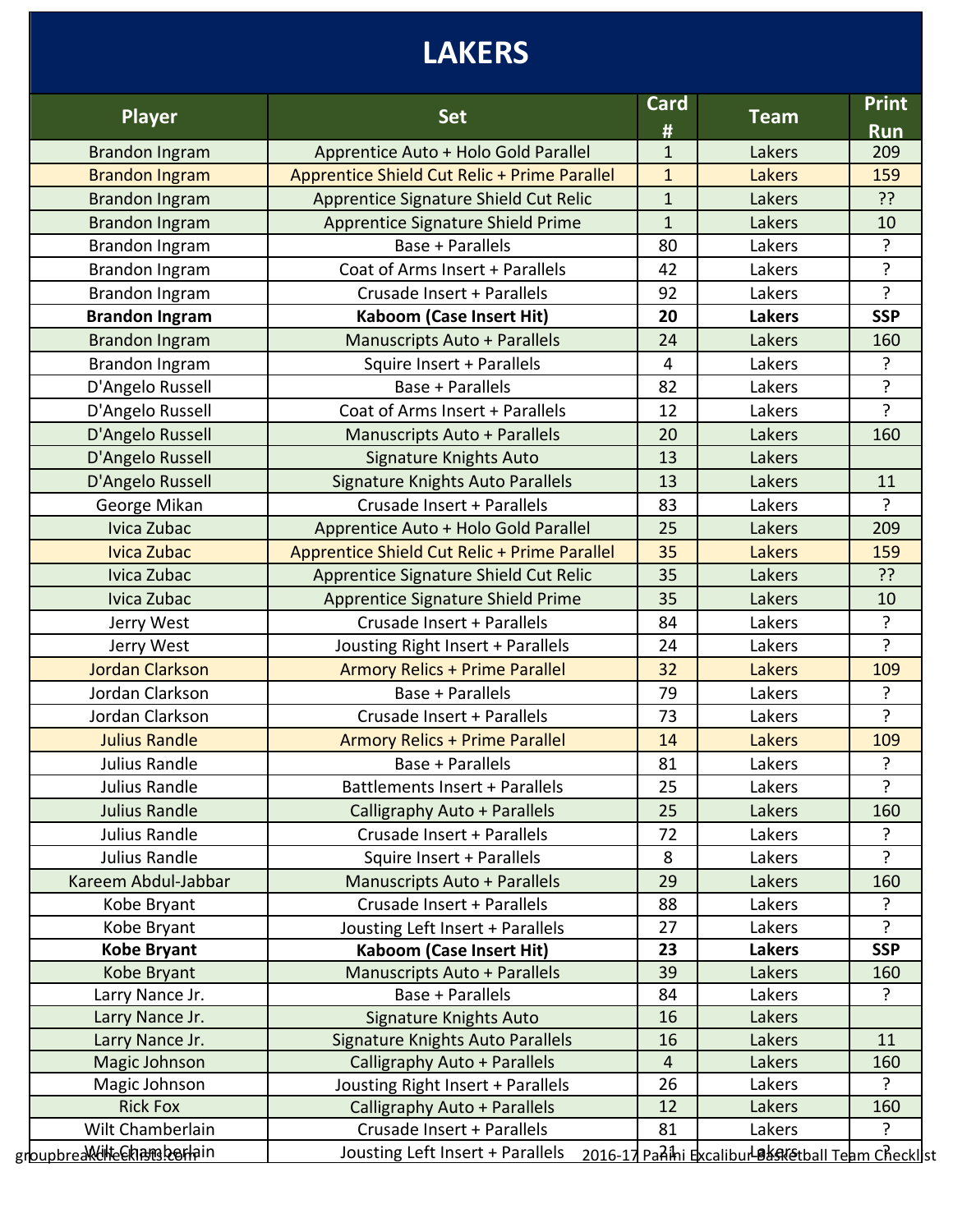| <b>MAGIC</b>         |                                       |                |              |                            |
|----------------------|---------------------------------------|----------------|--------------|----------------------------|
| <b>Player</b>        | <b>Set</b>                            | Card<br>#      | <b>Team</b>  | <b>Print</b><br><b>Run</b> |
| <b>Aaron Gordon</b>  | <b>Armory Relics + Prime Parallel</b> | 22             | <b>Magic</b> | 109                        |
| Aaron Gordon         | Base + Parallels                      | 127            | Magic        | ?                          |
| Aaron Gordon         | Coat of Arms Insert + Parallels       | $\overline{7}$ | Magic        | ?                          |
| Anfernee Hardaway    | Manuscripts Auto + Parallels          | 25             | Magic        | 160                        |
| <b>Dennis Scott</b>  | Calligraphy Auto + Parallels          | 8              | <b>Magic</b> | 160                        |
| <b>Elfrid Payton</b> | Base + Parallels                      | 130            | Magic        | ?                          |
| <b>Elfrid Payton</b> | Run the Gauntlet Insert + Parallels   | 22             | Magic        | ?                          |
| Evan Fournier        | Base + Parallels                      | 131            | Magic        | ?                          |
| Evan Fournier        | Crusade Insert + Parallels            | 49             | Magic        | ?                          |
| Jeff Green           | Base + Parallels                      | 132            | Magic        | ?                          |
| Nikola Vucevic       | Base + Parallels                      | 128            | Magic        | ?                          |
| Nikola Vucevic       | Battlements Insert + Parallels        | 14             | Magic        | ?                          |
| Nikola Vucevic       | <b>Manuscripts Auto + Parallels</b>   | 13             | Magic        | 160                        |
| Shaquille O'Neal     | Base + Parallels                      | 184            | Magic        | ?                          |
| Shaquille O'Neal     | Crusade Insert + Parallels            | 87             | Magic        | ?                          |
| Shaquille O'Neal     | Jousting Left Insert + Parallels      | 29             | Magic        | ?                          |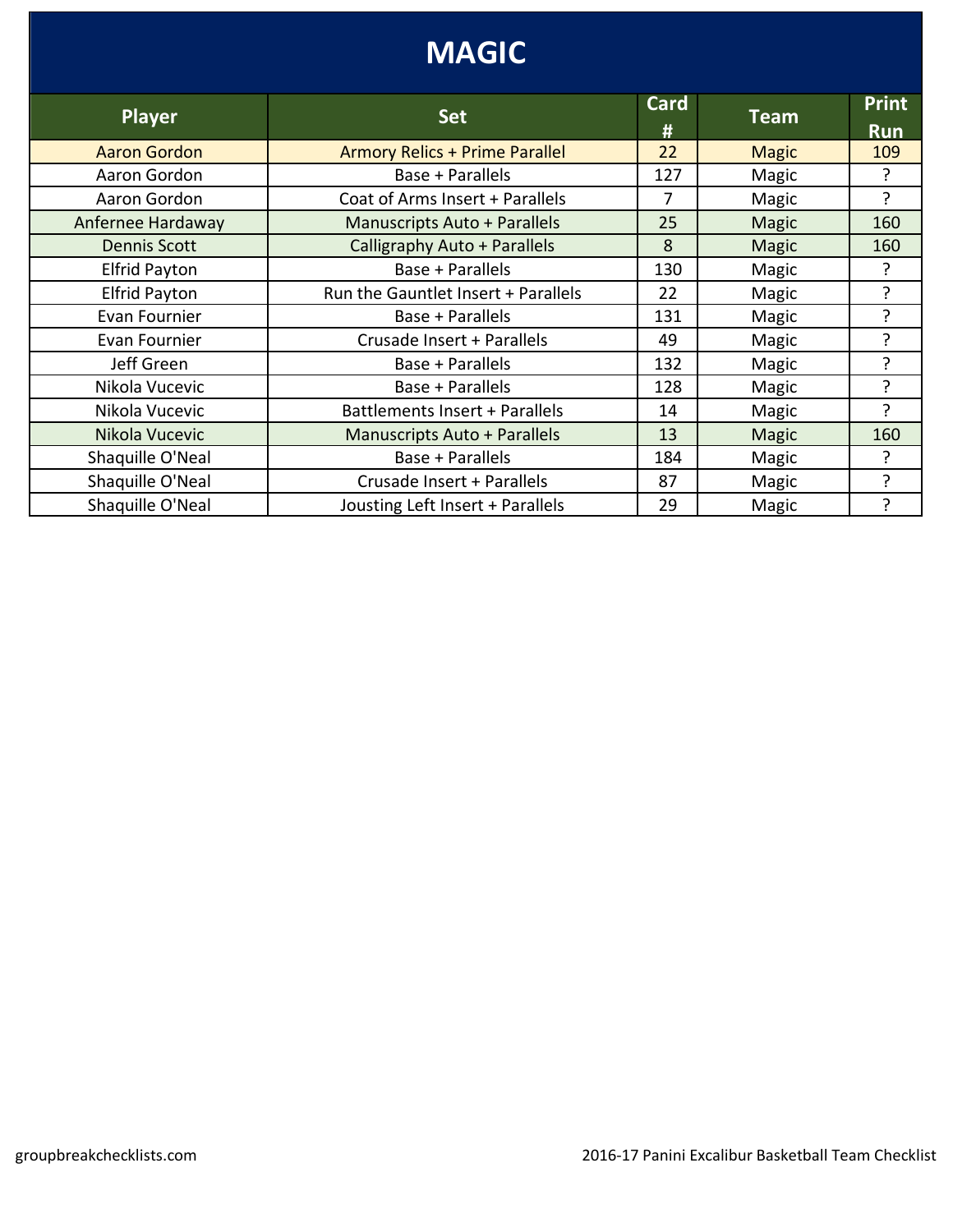# **MAVERICKS**

| <b>Player</b>          | <b>Set</b>                                 | <b>Card</b><br># | <b>Team</b>      | <b>Print</b><br><b>Run</b> |
|------------------------|--------------------------------------------|------------------|------------------|----------------------------|
| <b>Devin Harris</b>    | Base + Parallels                           | 41               | <b>Mavericks</b> | ?                          |
| Dirk Nowitzki          | Base + Parallels                           | 37               | <b>Mavericks</b> | ?                          |
| Dirk Nowitzki          | Coat of Arms Insert + Parallels            | 19               | <b>Mavericks</b> | ?                          |
| Dirk Nowitzki          | Crusade Insert + Parallels                 | 33               | <b>Mavericks</b> | ?                          |
| <b>Dirk Nowitzki</b>   | <b>Emblem Relic + Prime Parallel</b>       | 17               | <b>Mavericks</b> | 109                        |
| Dirk Nowitzki          | Jousting Left Insert + Parallels           | 5                | <b>Mavericks</b> | ?                          |
| Dirk Nowitzki          | Knight in Shining Armor Insert + Parallels | 10               | <b>Mavericks</b> | ?                          |
| <b>Dirk Nowitzki</b>   | <b>Knights Cloak Prime</b>                 | 9                | <b>Mavericks</b> | 25                         |
| <b>Dirk Nowitzki</b>   | <b>Knights Cloak Relic</b>                 | 9                | <b>Mavericks</b> | $\overline{?}$             |
| Dirk Nowitzki          | Storm the Castle Insert + Parallels        | 6                | <b>Mavericks</b> | ?                          |
| <b>Harrison Barnes</b> | <b>Armory Relics + Prime Parallel</b>      | $\overline{7}$   | <b>Mavericks</b> | 109                        |
| <b>Harrison Barnes</b> | Base + Parallels                           | 38               | <b>Mavericks</b> | ?                          |
| <b>Harrison Barnes</b> | Crusade Insert + Parallels                 | 30               | <b>Mavericks</b> | ?                          |
| J.J. Barea             | <b>Signature Knights Auto</b>              | 12               | <b>Mavericks</b> |                            |
| J.J. Barea             | <b>Signature Knights Auto Parallels</b>    | 12               | <b>Mavericks</b> | 11                         |
| <b>Nerlens Noel</b>    | Base + Parallels                           | 136              | <b>Mavericks</b> | 5.                         |
| <b>Wesley Matthews</b> | Base + Parallels                           | 40               | <b>Mavericks</b> | ?                          |
| Yogi Ferrell           | Base + Parallels                           | 39               | <b>Mavericks</b> | ?                          |
| Yogi Ferrell           | Coat of Arms Insert + Parallels            | 46               | <b>Mavericks</b> | <sup>2</sup>               |
| Yogi Ferrell           | Crusade Insert + Parallels                 | 100              | <b>Mavericks</b> | $\overline{?}$             |
| Yogi Ferrell           | <b>Manuscripts Auto + Parallels</b>        | 21               | <b>Mavericks</b> | 160                        |
| Yogi Ferrell           | <b>Signature Knights Auto</b>              | 11               | <b>Mavericks</b> |                            |
| Yogi Ferrell           | Signature Knights Auto Parallels           | 11               | <b>Mavericks</b> | 11                         |
| Yogi Ferrell           | Squire Insert + Parallels                  | 9                | <b>Mavericks</b> | ?                          |
| <b>Harrison Barnes</b> | Team USA Relic + Prime Parallel            | $\overline{2}$   | Mavericks/USA    | 109                        |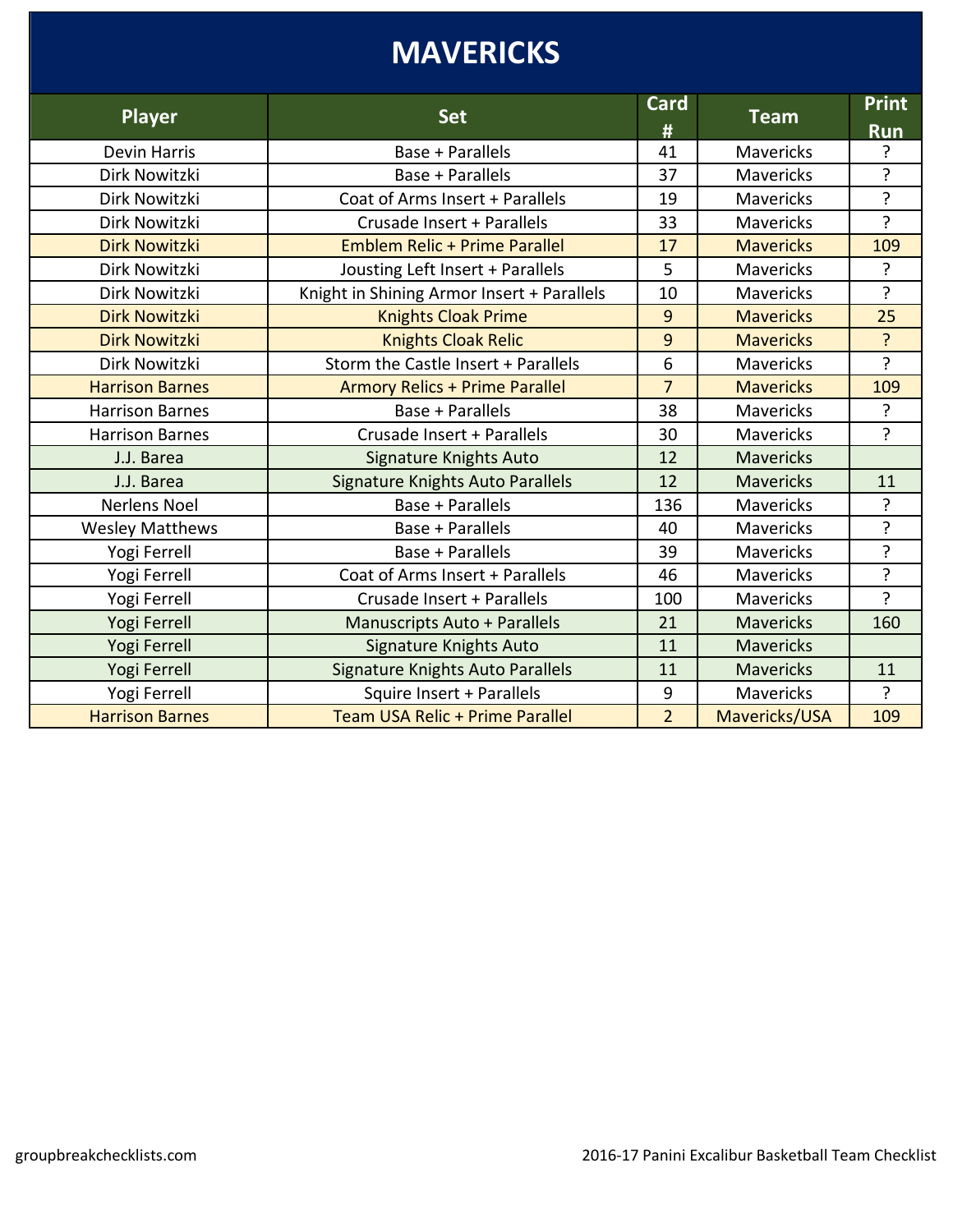## **NETS**

| <b>Player</b>        | <b>Set</b>                                   | Card | <b>Team</b> | <b>Print</b> |
|----------------------|----------------------------------------------|------|-------------|--------------|
|                      |                                              | #    |             | <b>Run</b>   |
| <b>Brook Lopez</b>   | <b>Armory Relics + Prime Parallel</b>        | 3    | <b>Nets</b> | 109          |
| <b>Brook Lopez</b>   | Base + Parallels                             | 13   | <b>Nets</b> | ?            |
| <b>Brook Lopez</b>   | Crusade Insert + Parallels                   | 29   | <b>Nets</b> | 5.           |
| Caris LeVert         | Apprentice Auto + Holo Gold Parallel         | 16   | <b>Nets</b> | 209          |
| <b>Caris LeVert</b>  | Apprentice Shield Cut Relic + Prime Parallel | 18   | <b>Nets</b> | 159          |
| Caris LeVert         | Apprentice Signature Shield Cut Relic        | 18   | <b>Nets</b> | ??           |
| Caris LeVert         | Apprentice Signature Shield Prime            | 18   | <b>Nets</b> | 10           |
| Caris LeVert         | Base + Parallels                             | 15   | <b>Nets</b> | 5.           |
| Isaiah Whitehead     | Base + Parallels                             | 17   | <b>Nets</b> | ς            |
| Jeremy Lin           | Base + Parallels                             | 14   | <b>Nets</b> | ?            |
| Jeremy Lin           | Coat of Arms Insert + Parallels              | 40   | <b>Nets</b> | ?            |
| Sean Kilpatrick      | Signature Knights Auto                       | 3    | <b>Nets</b> |              |
| Sean Kilpatrick      | <b>Signature Knights Auto Parallels</b>      | 3    | <b>Nets</b> | 11           |
| <b>Trevor Booker</b> | Base + Parallels                             | 18   | <b>Nets</b> | ?            |
| <b>Trevor Booker</b> | Battlements Insert + Parallels               | 18   | <b>Nets</b> | ?            |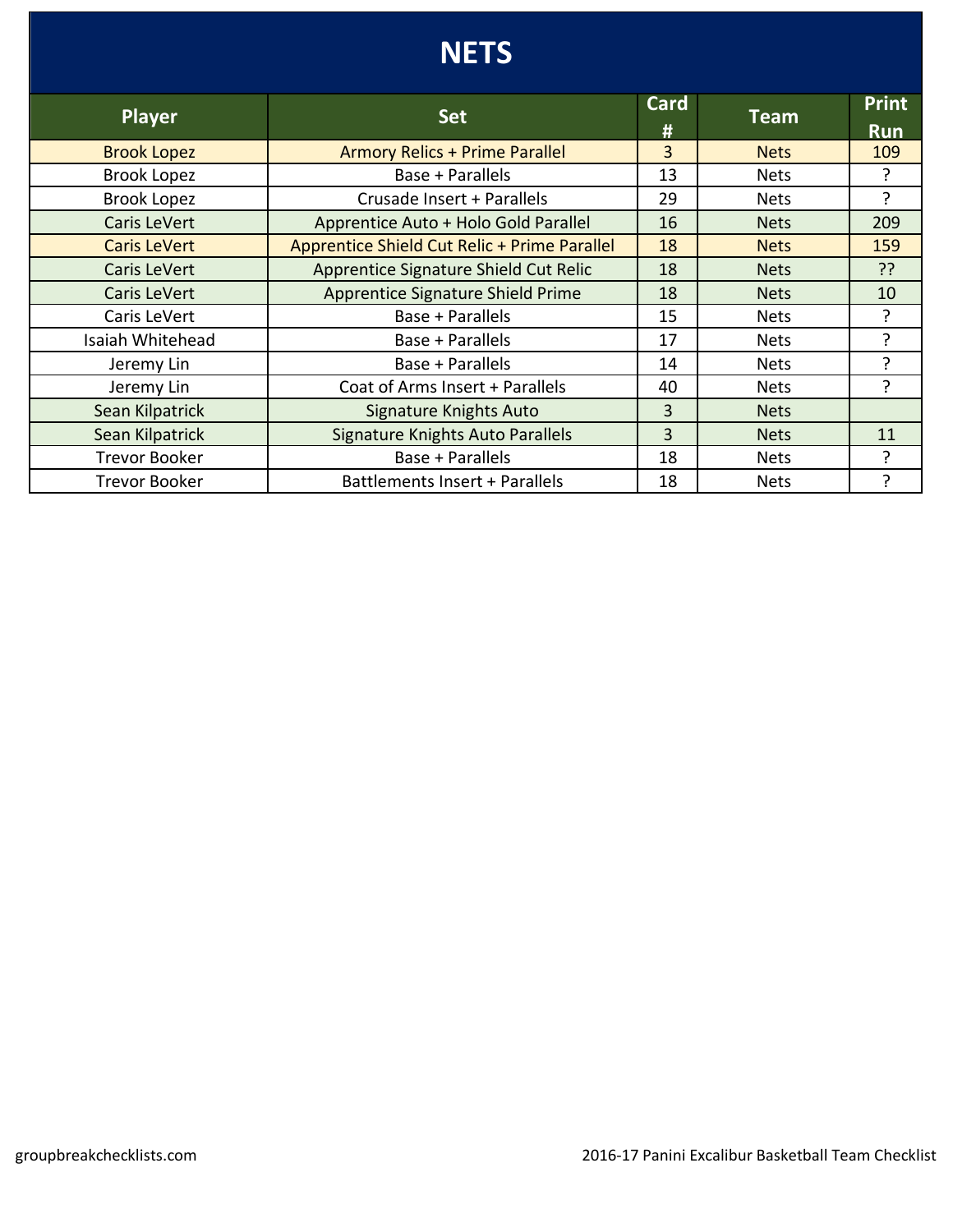# **NUGGETS**

| <b>Player</b>          | <b>Set</b>                                   | <b>Card</b><br># | <b>Team</b>    | <b>Print</b><br><b>Run</b> |
|------------------------|----------------------------------------------|------------------|----------------|----------------------------|
| Alex English           | Base + Parallels                             | 181              | <b>Nuggets</b> | ?                          |
| <b>Alex English</b>    | <b>Manuscripts Auto + Parallels</b>          | 30               | <b>Nuggets</b> | 160                        |
| Danilo Gallinari       | Base + Parallels                             | 48               | <b>Nuggets</b> | ?                          |
| Danilo Gallinari       | Crusade Insert + Parallels                   | 47               | Nuggets        | ?                          |
| Danilo Gallinari       | <b>Manuscripts Auto + Parallels</b>          | 14               | <b>Nuggets</b> | 160                        |
| <b>Emmanuel Mudiay</b> | Base + Parallels                             | 44               | Nuggets        | $\cdot$                    |
| <b>Gary Harris</b>     | Calligraphy Auto + Parallels                 | 20               | <b>Nuggets</b> | 160                        |
| <b>Jamal Murray</b>    | Apprentice Shield Cut Relic + Prime Parallel | $6\phantom{1}6$  | <b>Nuggets</b> | 152                        |
| Jamal Murray           | Base + Parallels                             | 45               | <b>Nuggets</b> | ?                          |
| Jamal Murray           | Coat of Arms Insert + Parallels              | 49               | <b>Nuggets</b> | ?                          |
| Jamal Murray           | Crusade Insert + Parallels                   | 97               | <b>Nuggets</b> | $\overline{?}$             |
| Juan Hernangomez       | Apprentice Auto + Holo Gold Parallel         | 12               | <b>Nuggets</b> | 209                        |
| Juan Hernangomez       | Apprentice Shield Cut Relic + Prime Parallel | 14               | <b>Nuggets</b> | 159                        |
| Juan Hernangomez       | Apprentice Signature Shield Cut Relic        | 14               | <b>Nuggets</b> | ??                         |
| Juan Hernangomez       | Apprentice Signature Shield Prime            | 14               | <b>Nuggets</b> | 10                         |
| Juan Hernangomez       | Base + Parallels                             | 47               | <b>Nuggets</b> | ?                          |
| <b>Kenneth Faried</b>  | Base + Parallels                             | 46               | Nuggets        | ?                          |
| <b>Kenneth Faried</b>  | Battlements Insert + Parallels               | 24               | <b>Nuggets</b> | $\overline{?}$             |
| <b>Malik Beasley</b>   | Apprentice Auto + Holo Gold Parallel         | 15               | <b>Nuggets</b> | 209                        |
| <b>Malik Beasley</b>   | Apprentice Shield Cut Relic + Prime Parallel | 17               | <b>Nuggets</b> | 159                        |
| <b>Malik Beasley</b>   | Apprentice Signature Shield Cut Relic        | 17               | <b>Nuggets</b> | ??                         |
| <b>Malik Beasley</b>   | Apprentice Signature Shield Prime            | 17               | <b>Nuggets</b> | 10                         |
| Nikola Jokic           | <b>Armory Relics + Prime Parallel</b>        | 8                | <b>Nuggets</b> | 109                        |
| Nikola Jokic           | Base + Parallels                             | 43               | <b>Nuggets</b> | ?                          |
| Nikola Jokic           | Battlements Insert + Parallels               | 21               | <b>Nuggets</b> | ?                          |
| Nikola Jokic           | Coat of Arms Insert + Parallels              | 8                | Nuggets        | $\overline{?}$             |
| Nikola Jokic           | Emblem Relic + Prime Parallel                | 16               | <b>Nuggets</b> | 109                        |
| Nikola Jokic           | Storm the Castle Insert + Parallels          | $\overline{7}$   | <b>Nuggets</b> | ?                          |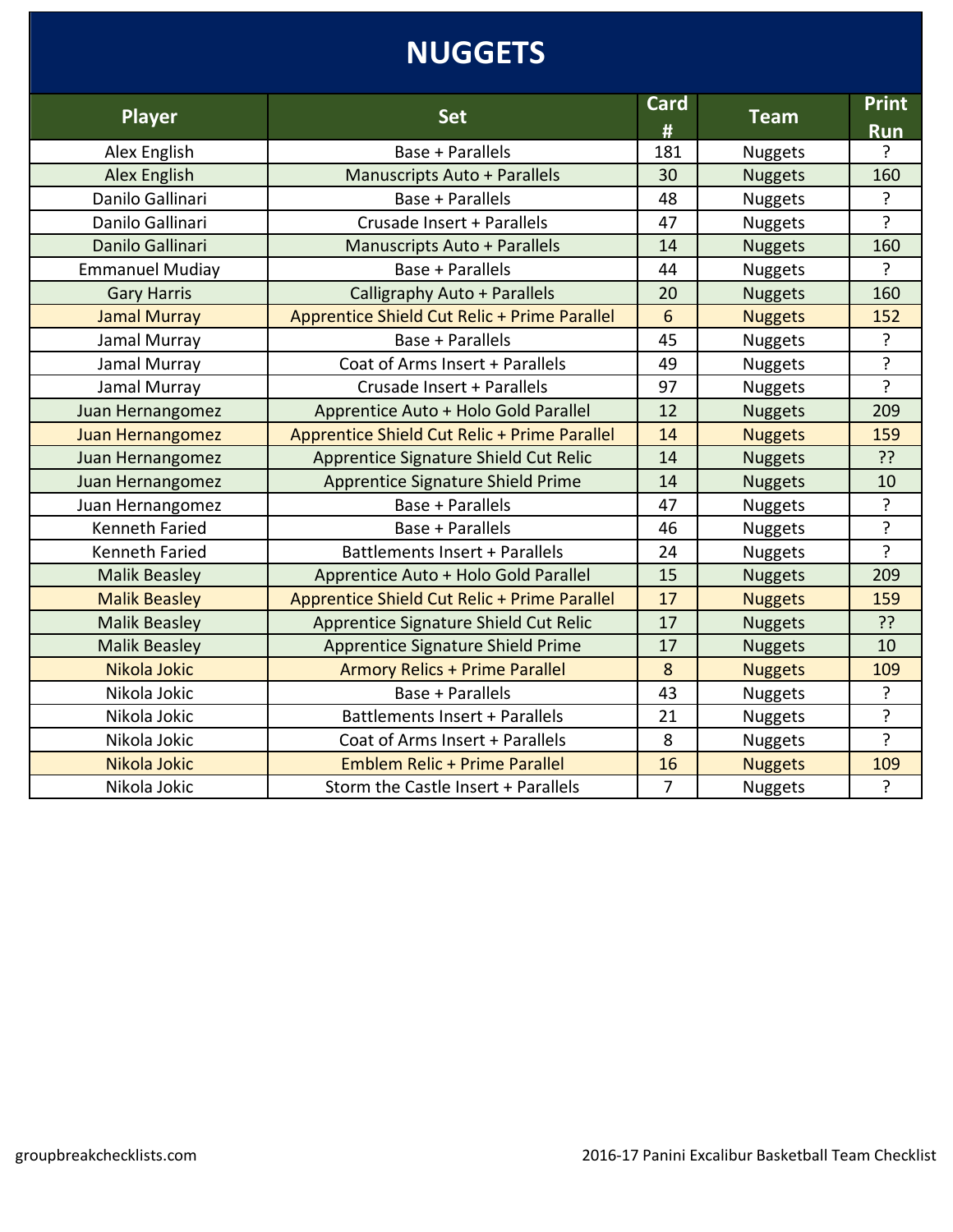## **PACERS**

| <b>Player</b>        | <b>Set</b>                                   | Card | <b>Team</b>   | <b>Print</b>   |
|----------------------|----------------------------------------------|------|---------------|----------------|
|                      |                                              | #    |               | <b>Run</b>     |
| Al Jefferson         | Base + Parallels                             | 72   | Pacers        | ?              |
| <b>Georges Niang</b> | Apprentice Shield Cut Relic + Prime Parallel | 28   | <b>Pacers</b> | 159            |
| <b>Georges Niang</b> | Apprentice Signature Shield Cut Relic        | 28   | <b>Pacers</b> | ??             |
| <b>Georges Niang</b> | <b>Apprentice Signature Shield Prime</b>     | 28   | Pacers        | 10             |
| <b>Georges Niang</b> | <b>Base + Parallels</b>                      | 69   | Pacers        | ?              |
| Jeff Teague          | Base + Parallels                             | 71   | Pacers        | ?              |
| Jeff Teague          | Crusade Insert + Parallels                   | 63   | Pacers        | ?              |
| Jeff Teague          | Run the Gauntlet Insert + Parallels          | 6    | Pacers        | ?              |
| <b>Monta Ellis</b>   | Base + Parallels                             | 68   | Pacers        | ŗ              |
| <b>Myles Turner</b>  | <b>Armory Relics + Prime Parallel</b>        | 12   | <b>Pacers</b> | 109            |
| <b>Myles Turner</b>  | Base + Parallels                             | 70   | Pacers        | ?              |
| <b>Myles Turner</b>  | Calligraphy Auto + Parallels                 | 24   | Pacers        | 160            |
| Myles Turner         | Coat of Arms Insert + Parallels              | 39   | Pacers        | ?              |
| <b>Myles Turner</b>  | Crusade Insert + Parallels                   | 52   | Pacers        | 5.             |
| Myles Turner         | Squire Insert + Parallels                    | 13   | Pacers        | ?              |
| Paul George          | Base + Parallels                             | 67   | Pacers        | ?              |
| Paul George          | Coat of Arms Insert + Parallels              | 16   | Pacers        | ?              |
| Paul George          | Crusade Insert + Parallels                   | 21   | Pacers        | $\overline{?}$ |
| <b>Paul George</b>   | <b>Emblem Relic + Prime Parallel</b>         | 10   | <b>Pacers</b> | 109            |
| <b>Paul George</b>   | Kaboom (Case Insert Hit)                     | 17   | <b>Pacers</b> | <b>SSP</b>     |
| Paul George          | Knight in Shining Armor Insert + Parallels   | 17   | Pacers        | ?              |
| <b>Paul George</b>   | <b>Knights Cloak Prime</b>                   | 17   | <b>Pacers</b> | 25             |
| <b>Paul George</b>   | <b>Knights Cloak Relic</b>                   | 17   | <b>Pacers</b> | ?              |
| Paul George          | Storm the Castle Insert + Parallels          | 13   | Pacers        | ?              |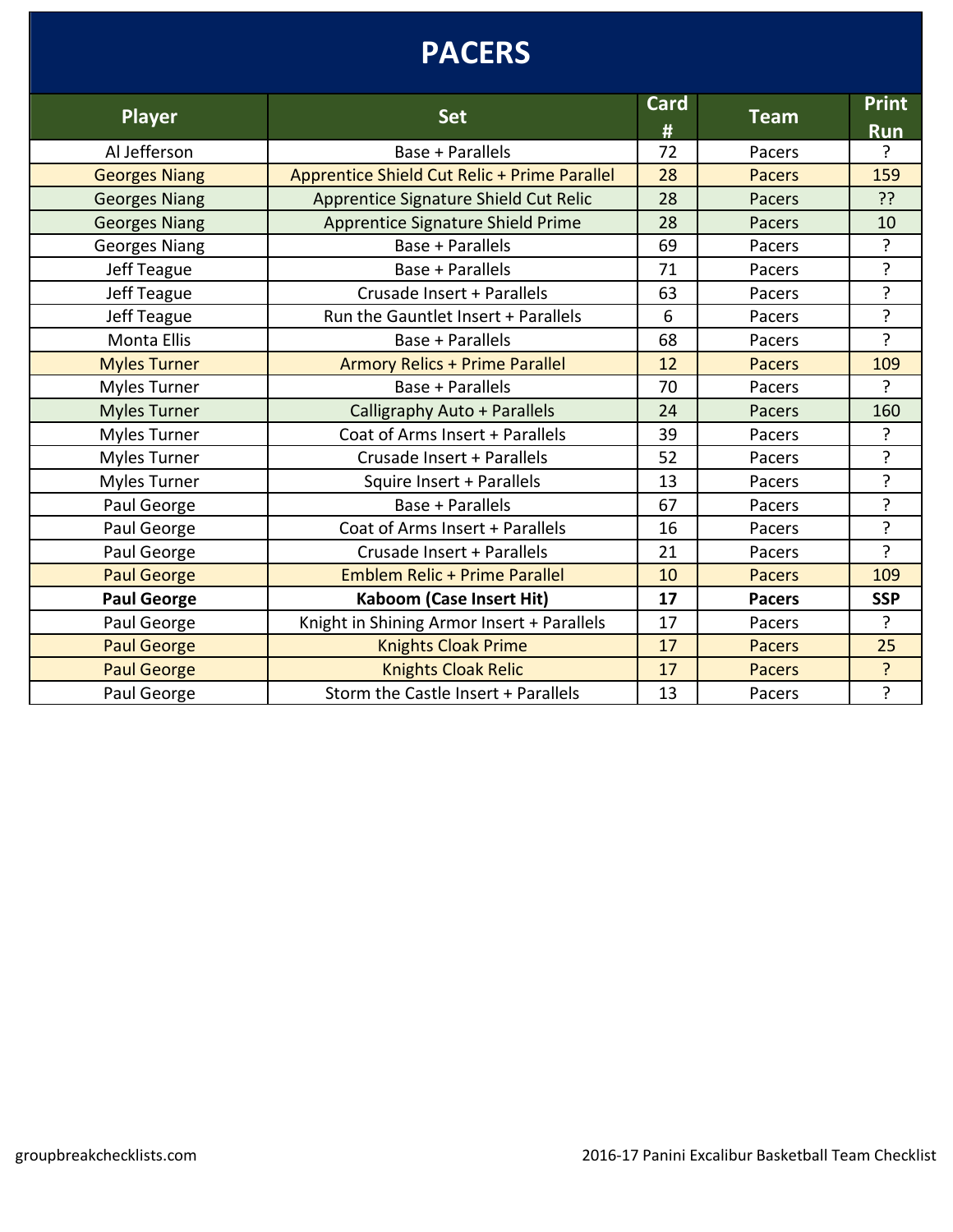# **PELICANS**

| Player                  | <b>Set</b>                                 | <b>Card</b><br># | <b>Team</b>     | <b>Print</b><br><b>Run</b> |
|-------------------------|--------------------------------------------|------------------|-----------------|----------------------------|
| <b>Anthony Davis</b>    | Base + Parallels                           | 109              | Pelicans        | ?                          |
| <b>Anthony Davis</b>    | Battlements Insert + Parallels             | 6                | Pelicans        | ?                          |
| <b>Anthony Davis</b>    | Coat of Arms Insert + Parallels            | 36               | Pelicans        | ?                          |
| <b>Anthony Davis</b>    | Crusade Insert + Parallels                 | 6                | Pelicans        | $\overline{?}$             |
| <b>Anthony Davis</b>    | <b>Emblem Relic (No Prime)</b>             | 6                | <b>Pelicans</b> | 99                         |
| <b>Anthony Davis</b>    | Jousting Right Insert + Parallels          | 20               | Pelicans        | ?                          |
| <b>Anthony Davis</b>    | <b>Kaboom (Case Insert Hit)</b>            | $6\phantom{1}6$  | <b>Pelicans</b> | <b>SSP</b>                 |
| <b>Anthony Davis</b>    | Knight in Shining Armor Insert + Parallels | 6                | Pelicans        | ?                          |
| <b>Anthony Davis</b>    | <b>Knights Cloak Relic</b>                 | 10               | <b>Pelicans</b> | $\overline{\mathbf{?}}$    |
| <b>Anthony Davis</b>    | Squire Insert + Parallels                  | $\overline{2}$   | Pelicans        | ?                          |
| <b>Anthony Davis</b>    | Storm the Castle Insert + Parallels        | 18               | Pelicans        | $\overline{?}$             |
| <b>Cheick Diallo</b>    | Base + Parallels                           | 112              | Pelicans        | ?                          |
| <b>DeMarcus Cousins</b> | Base + Parallels                           | 151              | Pelicans        | ?                          |
| <b>DeMarcus Cousins</b> | Battlements Insert + Parallels             | 11               | Pelicans        | ?                          |
| <b>DeMarcus Cousins</b> | Coat of Arms Insert + Parallels            | 15               | Pelicans        | ?                          |
| <b>DeMarcus Cousins</b> | Crusade Insert + Parallels                 | 8                | Pelicans        | ?                          |
| <b>DeMarcus Cousins</b> | <b>Emblem Relic + Prime Parallel</b>       | $\overline{4}$   | <b>Pelicans</b> | 109                        |
| <b>DeMarcus Cousins</b> | Jousting Left Insert + Parallels           | $\overline{7}$   | Pelicans        | $\overline{?}$             |
| <b>DeMarcus Cousins</b> | <b>Kaboom (Case Insert Hit)</b>            | $\overline{7}$   | <b>Pelicans</b> | <b>SSP</b>                 |
| <b>DeMarcus Cousins</b> | Knight in Shining Armor Insert + Parallels | 9                | Pelicans        | $\overline{?}$             |
| <b>DeMarcus Cousins</b> | <b>Knights Cloak Prime</b>                 | 8                | <b>Pelicans</b> | 25                         |
| <b>DeMarcus Cousins</b> | <b>Knights Cloak Relic</b>                 | 8                | <b>Pelicans</b> | $\overline{?}$             |
| <b>DeMarcus Cousins</b> | Storm the Castle Insert + Parallels        | 23               | Pelicans        | ?                          |
| <b>E'Twaun Moore</b>    | <b>Signature Knights Auto</b>              | $\mathbf{1}$     | Pelicans        |                            |
| <b>E'Twaun Moore</b>    | <b>Signature Knights Auto Parallels</b>    | $\mathbf{1}$     | Pelicans        | 11                         |
| <b>Jrue Holiday</b>     | <b>Armory Relics + Prime Parallel</b>      | 19               | <b>Pelicans</b> | 99                         |
| Jrue Holiday            | Base + Parallels                           | 111              | Pelicans        | $\overline{?}$             |
| Jrue Holiday            | Run the Gauntlet Insert + Parallels        | $\overline{7}$   | Pelicans        | ?                          |
| Solomon Hill            | Base + Parallels                           | 114              | Pelicans        | ?                          |
| <b>Tim Frazier</b>      | Run the Gauntlet Insert + Parallels        | 19               | Pelicans        | $\overline{?}$             |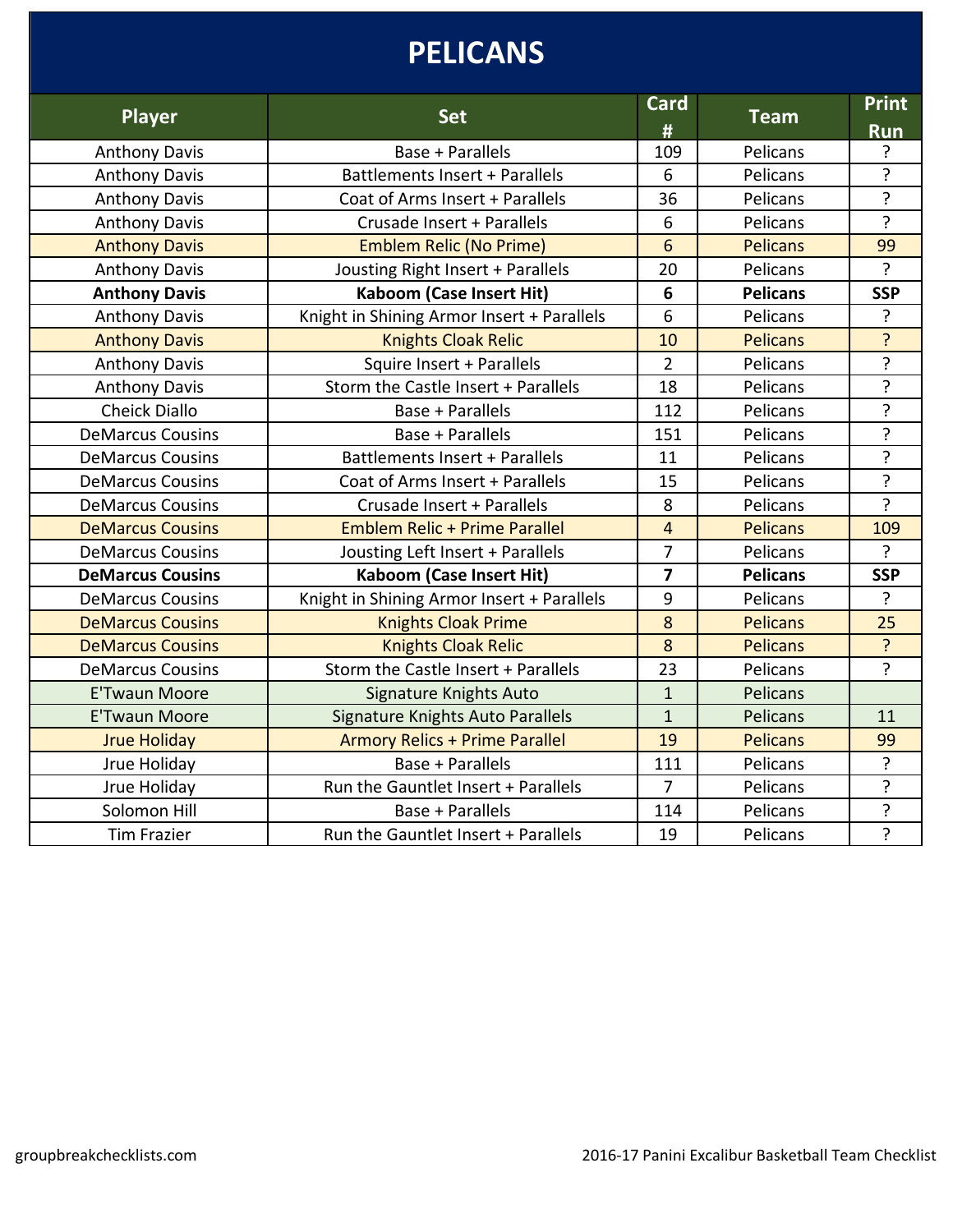# **PISTONS**

|                          |                                              | <b>Card</b>    |                | <b>Print</b>   |
|--------------------------|----------------------------------------------|----------------|----------------|----------------|
| <b>Player</b>            | <b>Set</b>                                   | #              | <b>Team</b>    | <b>Run</b>     |
| Andre Drummond           | Base + Parallels                             | 49             | Pistons        | ?              |
| Andre Drummond           | Battlements Insert + Parallels               | $\overline{2}$ | Pistons        | ?              |
| Andre Drummond           | Coat of Arms Insert + Parallels              | 37             | Pistons        | ?              |
| Andre Drummond           | Crusade Insert + Parallels                   | 55             | Pistons        | $\overline{?}$ |
| <b>Andre Drummond</b>    | <b>Emblem Relic + Prime Parallel</b>         | 8              | <b>Pistons</b> | 109            |
| Andre Drummond           | Jousting Right Insert + Parallels            | 16             | Pistons        | ?              |
| Andre Drummond           | Storm the Castle Insert + Parallels          | 8              | Pistons        | ?              |
| <b>Grant Hill</b>        | Base + Parallels                             | 185            | Pistons        | ?              |
| <b>Henry Ellenson</b>    | Apprentice Auto + Holo Gold Parallel         | 14             | Pistons        | 209            |
| <b>Henry Ellenson</b>    | Apprentice Shield Cut Relic + Prime Parallel | 16             | <b>Pistons</b> | 159            |
| <b>Henry Ellenson</b>    | Apprentice Signature Shield Cut Relic        | 16             | <b>Pistons</b> | ??             |
| <b>Henry Ellenson</b>    | <b>Apprentice Signature Shield Prime</b>     | 16             | <b>Pistons</b> | 10             |
| Henry Ellenson           | Base + Parallels                             | 51             | Pistons        | $\overline{?}$ |
| Kentavious Caldwell-Pope | Crusade Insert + Parallels                   | 57             | Pistons        | ?              |
| <b>Michael Gbinije</b>   | Apprentice Shield Cut Relic + Prime Parallel | 27             | <b>Pistons</b> | 159            |
| Michael Gbinije          | Apprentice Signature Shield Cut Relic        | 27             | Pistons        | ??             |
| Michael Gbinije          | Apprentice Signature Shield Prime            | 27             | <b>Pistons</b> | 10             |
| Michael Gbinije          | Base + Parallels                             | 53             | Pistons        | ?              |
| Michael Gbinije          | <b>Signature Knights Auto</b>                | 21             | Pistons        |                |
| Michael Gbinije          | <b>Signature Knights Auto Parallels</b>      | 21             | Pistons        | 11             |
| Reggie Jackson           | <b>Armory Relics + Prime Parallel</b>        | 9              | <b>Pistons</b> | 109            |
| Reggie Jackson           | Base + Parallels                             | 54             | Pistons        | ?              |
| Stanley Johnson          | Base + Parallels                             | 52             | Pistons        | ?              |
| <b>Tobias Harris</b>     | Base + Parallels                             | 50             | Pistons        | ?              |
| <b>Tobias Harris</b>     | <b>Manuscripts Auto + Parallels</b>          | 16             | <b>Pistons</b> | 160            |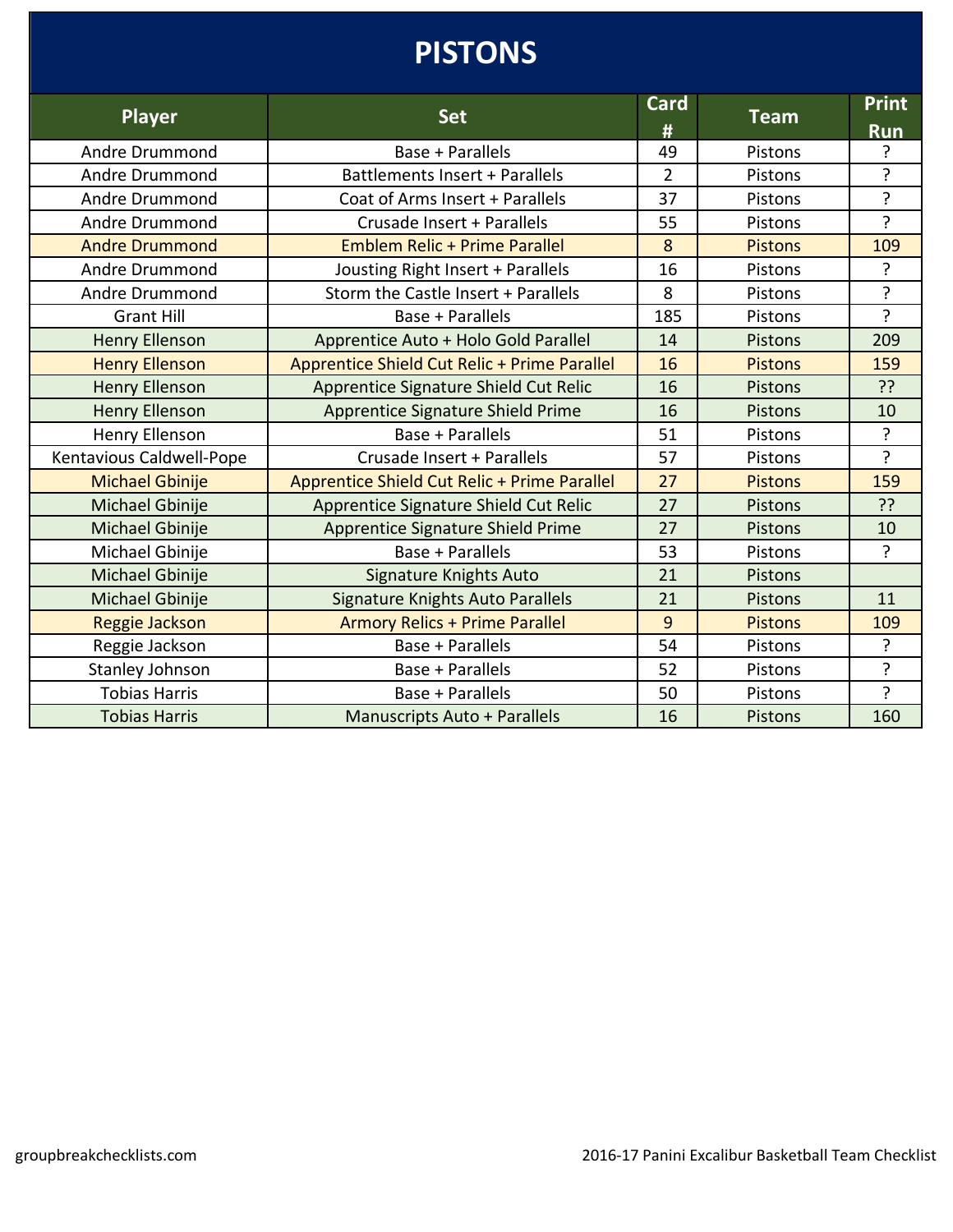# **RAPTORS**

| <b>Player</b>          | <b>Set</b>                                   | Card<br>#      | <b>Team</b>    | <b>Print</b><br><b>Run</b> |
|------------------------|----------------------------------------------|----------------|----------------|----------------------------|
| Damon Stoudamire       | <b>Calligraphy Auto + Parallels</b>          | 10             | Raptors        | 160                        |
| DeMar DeRozan          | Base + Parallels                             | 163            | Raptors        | ?                          |
| DeMar DeRozan          | Coat of Arms Insert + Parallels              | 20             | Raptors        | ?                          |
| DeMar DeRozan          | Crusade Insert + Parallels                   | 9              | Raptors        | ?                          |
| <b>DeMar DeRozan</b>   | <b>Emblem Relic + Prime Parallel</b>         | $\overline{7}$ | Raptors        | 109                        |
| DeMar DeRozan          | Knight in Shining Armor Insert + Parallels   | 15             | Raptors        | ?                          |
| <b>DeMar DeRozan</b>   | <b>Knights Cloak Prime</b>                   | 14             | <b>Raptors</b> | 25                         |
| <b>DeMar DeRozan</b>   | <b>Knights Cloak Relic</b>                   | 14             | Raptors        | ?                          |
| DeMar DeRozan          | Storm the Castle Insert + Parallels          | 25             | Raptors        | ?                          |
| <b>DeMarre Carroll</b> | Base + Parallels                             | 167            | Raptors        | ?                          |
| <b>DeMarre Carroll</b> | Calligraphy Auto + Parallels                 | 17             | Raptors        | 160                        |
| <b>Jakob Poeltl</b>    | <b>Apprentice Auto</b>                       | $\overline{7}$ | Raptors        | 199                        |
| <b>Jakob Poeltl</b>    | Apprentice Shield Cut Relic + Prime Parallel | 8              | Raptors        | 159                        |
| <b>Jakob Poeltl</b>    | Apprentice Signature Shield Cut Relic        | 8              | Raptors        | ??                         |
| <b>Jakob Poeltl</b>    | Apprentice Signature Shield Prime            | 8              | Raptors        | 5                          |
| Jakob Poeltl           | Base + Parallels                             | 166            | Raptors        | ?                          |
| Jonas Valanciunas      | Base + Parallels                             | 168            | Raptors        | ?                          |
| Jonas Valanciunas      | <b>Battlements Insert + Parallels</b>        | 13             | Raptors        | ?                          |
| Jonas Valanciunas      | Crusade Insert + Parallels                   | 77             | Raptors        | ?                          |
| <b>Kyle Lowry</b>      | <b>Armory Relics + Prime Parallel</b>        | 28             | <b>Raptors</b> | 109                        |
| Kyle Lowry             | Base + Parallels                             | 164            | Raptors        | ?                          |
| Kyle Lowry             | Coat of Arms Insert + Parallels              | 27             | Raptors        | ?                          |
| Kyle Lowry             | Crusade Insert + Parallels                   | 17             | Raptors        | ŗ                          |
| Kyle Lowry             | Knight in Shining Armor Insert + Parallels   | 22             | Raptors        | ŗ                          |
| Kyle Lowry             | Run the Gauntlet Insert + Parallels          | 10             | Raptors        | $\overline{?}$             |
| Pascal Siakam          | Apprentice Auto + Holo Gold Parallel         | 21             | Raptors        | 209                        |
| <b>Pascal Siakam</b>   | Apprentice Shield Cut Relic + Prime Parallel | 22             | Raptors        | 159                        |
| <b>Pascal Siakam</b>   | <b>Apprentice Signature Shield Cut Relic</b> | 22             | Raptors        | ??                         |
| <b>Pascal Siakam</b>   | Apprentice Signature Shield Prime            | 22             | Raptors        | 10                         |
| Pascal Siakam          | Base + Parallels                             | 165            | Raptors        | ?                          |
| Serge Ibaka            | <b>Armory Relics + Prime Parallel</b>        | 36             | <b>Raptors</b> | 109                        |
| Serge Ibaka            | Base + Parallels                             | 129            | Raptors        | ?                          |
| Serge Ibaka            | Crusade Insert + Parallels                   | 66             | Raptors        | ?                          |
| <b>DeMar DeRozan</b>   | Team USA Relic + Prime Parallel              | 5 <sup>5</sup> | Raptors/USA    | 109                        |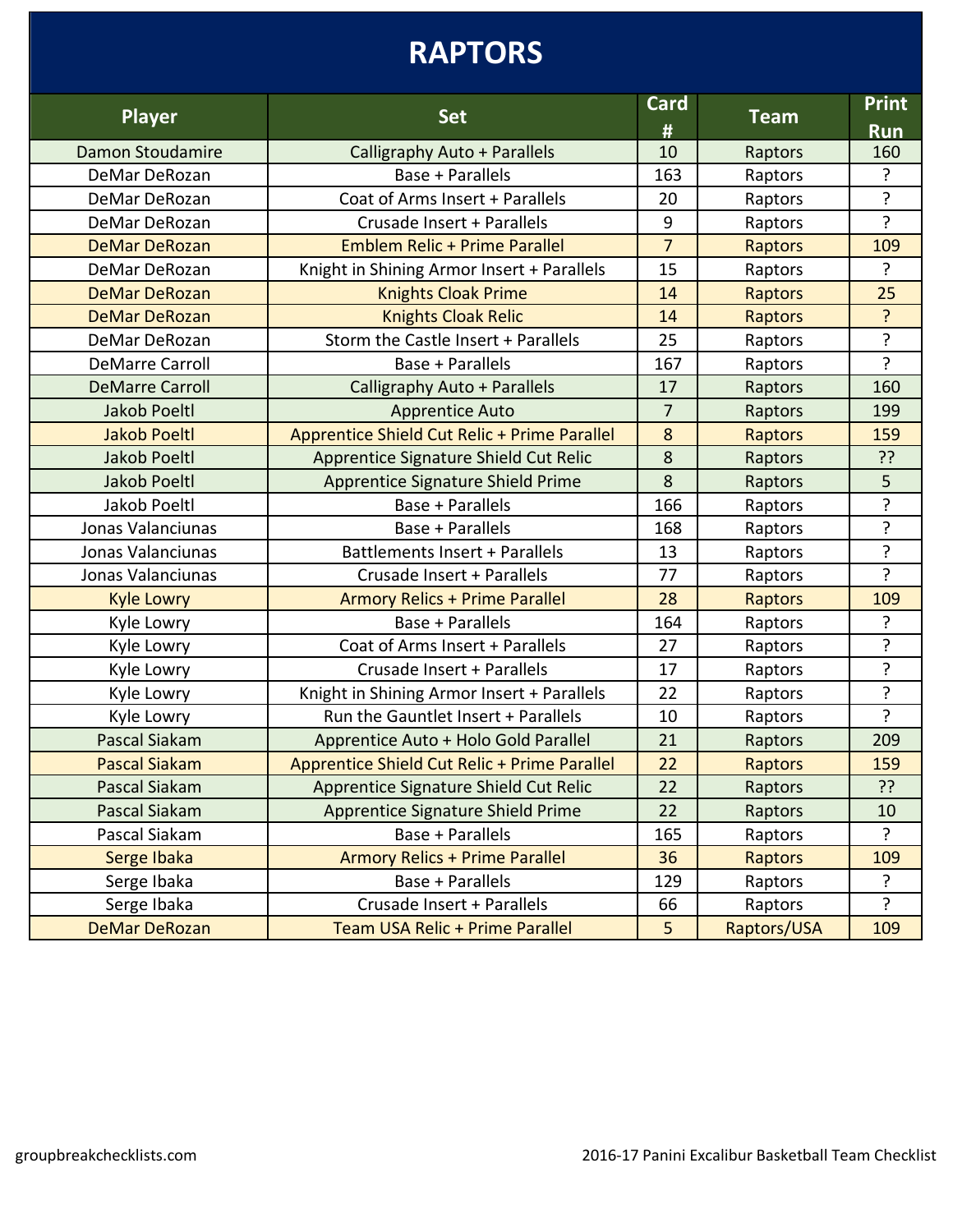# **ROCKETS**

| <b>Player</b>           | <b>Set</b>                                 | <b>Card</b><br>#        | <b>Team</b>    | <b>Print</b><br><b>Run</b> |
|-------------------------|--------------------------------------------|-------------------------|----------------|----------------------------|
| Chinanu Onuaku          | Apprentice Auto + Holo Gold Parallel       | 29                      | <b>Rockets</b> | 209                        |
| Chinanu Onuaku          | Base + Parallels                           | 63                      | Rockets        | $\overline{?}$             |
| Chinanu Onuaku          | <b>Signature Knights Auto</b>              | 17                      | <b>Rockets</b> |                            |
| Chinanu Onuaku          | Signature Knights Auto Parallels           | 17                      | <b>Rockets</b> | 11                         |
| Clint Capela            | Base + Parallels                           | 66                      | Rockets        | ?                          |
| Eric Gordon             | Base + Parallels                           | 62                      | Rockets        | ?                          |
| Eric Gordon             | Crusade Insert + Parallels                 | 46                      | Rockets        | $\overline{?}$             |
| <b>Eric Gordon</b>      | Signature Knights Auto                     | 10                      | <b>Rockets</b> |                            |
| Eric Gordon             | Signature Knights Auto Parallels           | 10                      | Rockets        | 11                         |
| Hakeem Olajuwon         | Base + Parallels                           | 190                     | Rockets        | ?                          |
| Hakeem Olajuwon         | Jousting Right Insert + Parallels          | 30                      | Rockets        | $\overline{?}$             |
| Hakeem Olajuwon         | <b>Manuscripts Auto + Parallels</b>        | 35                      | <b>Rockets</b> | 160                        |
| James Harden            | Base + Parallels                           | 61                      | Rockets        | ?                          |
| James Harden            | <b>Battlements Insert + Parallels</b>      | 23                      | Rockets        | ?                          |
| James Harden            | Coat of Arms Insert + Parallels            | 22                      | Rockets        | ?                          |
| James Harden            | Crusade Insert + Parallels                 | $\overline{4}$          | Rockets        | ?                          |
| James Harden            | <b>Emblem Relic (No Prime)</b>             | 11                      | <b>Rockets</b> | 99                         |
| James Harden            | Jousting Right Insert + Parallels          | 10                      | Rockets        | ?                          |
| <b>James Harden</b>     | <b>Kaboom (Case Insert Hit)</b>            | $\overline{\mathbf{3}}$ | <b>Rockets</b> | <b>SSP</b>                 |
| James Harden            | Knight in Shining Armor Insert + Parallels | $\mathbf{1}$            | Rockets        | ?                          |
| James Harden            | <b>Knights Cloak Relic</b>                 | $\overline{4}$          | <b>Rockets</b> | ?                          |
| James Harden            | Run the Gauntlet Insert + Parallels        | $\mathbf{1}$            | Rockets        | ?                          |
| James Harden            | Storm the Castle Insert + Parallels        | 12                      | Rockets        | $\overline{?}$             |
| <b>Kenny Smith</b>      | <b>Manuscripts Auto + Parallels</b>        | 28                      | <b>Rockets</b> | 160                        |
| Lou Williams            | Base + Parallels                           | 83                      | Rockets        | ?                          |
| Lou Williams            | Crusade Insert + Parallels                 | 42                      | Rockets        | ?                          |
| <b>Patrick Beverley</b> | <b>Armory Relics + Prime Parallel</b>      | 11                      | <b>Rockets</b> | 104                        |
| Patrick Beverley        | Base + Parallels                           | 65                      | Rockets        | $\overline{?}$             |
| <b>Ralph Sampson</b>    | <b>Calligraphy Auto + Parallels</b>        | 13                      | Rockets        | 160                        |
| Ryan Anderson           | Base + Parallels                           | 64                      | Rockets        | ?                          |
| <b>Ryan Anderson</b>    | Calligraphy Auto + Parallels               | 22                      | <b>Rockets</b> | 160                        |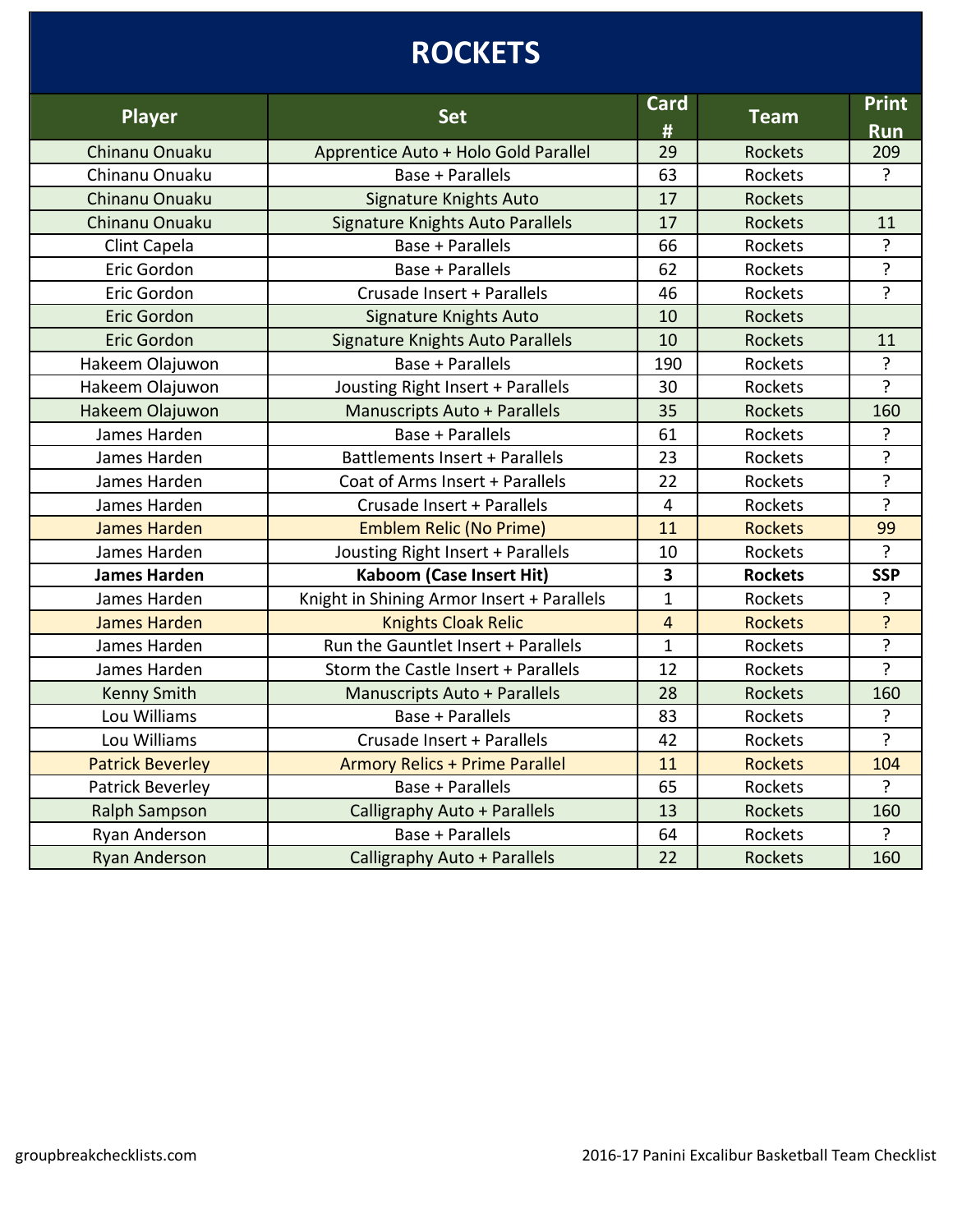# **SPURS**

|                        |                                              | <b>Card</b>    |              | <b>Print</b>   |
|------------------------|----------------------------------------------|----------------|--------------|----------------|
| <b>Player</b>          | <b>Set</b>                                   | #              | <b>Team</b>  | <b>Run</b>     |
| <b>Bill Willoughby</b> | Calligraphy Auto + Parallels                 | $\overline{2}$ | <b>Spurs</b> | 160            |
| David Robinson         | Base + Parallels                             | 187            | Spurs        | ?              |
| David Robinson         | Crusade Insert + Parallels                   | 89             | Spurs        | $\overline{?}$ |
| <b>Dejounte Murray</b> | Apprentice Shield Cut Relic + Prime Parallel | 24             | <b>Spurs</b> | 159            |
| Dejounte Murray        | Base + Parallels                             | 159            | Spurs        | ?              |
| George Gervin          | Base + Parallels                             | 189            | Spurs        | ?              |
| Kawhi Leonard          | Base + Parallels                             | 157            | Spurs        | ?              |
| Kawhi Leonard          | Battlements Insert + Parallels               | 30             | Spurs        | ?              |
| Kawhi Leonard          | Coat of Arms Insert + Parallels              | 17             | Spurs        | ?              |
| Kawhi Leonard          | Crusade Insert + Parallels                   | 11             | Spurs        | $\overline{?}$ |
| Kawhi Leonard          | <b>Emblem Relic + Prime Parallel</b>         | 14             | <b>Spurs</b> | 109            |
| Kawhi Leonard          | Jousting Right Insert + Parallels            | $\overline{2}$ | Spurs        | ?              |
| <b>Kawhi Leonard</b>   | <b>Kaboom (Case Insert Hit)</b>              | 10             | <b>Spurs</b> | <b>SSP</b>     |
| Kawhi Leonard          | Knight in Shining Armor Insert + Parallels   | 19             | Spurs        | $\overline{?}$ |
| <b>Kawhi Leonard</b>   | <b>Knights Cloak Prime</b>                   | 19             | <b>Spurs</b> | 25             |
| <b>Kawhi Leonard</b>   | <b>Knights Cloak Relic</b>                   | 19             | <b>Spurs</b> | ?              |
| Kawhi Leonard          | Storm the Castle Insert + Parallels          | 24             | Spurs        | $\overline{?}$ |
| LaMarcus Aldridge      | <b>Armory Relics + Prime Parallel</b>        | 27             | <b>Spurs</b> | 109            |
| LaMarcus Aldridge      | Base + Parallels                             | 158            | Spurs        | ?              |
| LaMarcus Aldridge      | Crusade Insert + Parallels                   | 45             | Spurs        | $\overline{?}$ |
| Manu Ginobili          | Base + Parallels                             | 162            | Spurs        | $\overline{?}$ |
| <b>Pau Gasol</b>       | <b>Armory Relics + Prime Parallel</b>        | 37             | <b>Spurs</b> | 109            |
| Pau Gasol              | Base + Parallels                             | 160            | Spurs        | ?              |
| Pau Gasol              | <b>Battlements Insert + Parallels</b>        | 27             | Spurs        | <sup>2</sup>   |
| Pau Gasol              | Coat of Arms Insert + Parallels              | 23             | Spurs        | ?              |
| Pau Gasol              | Crusade Insert + Parallels                   | 60             | Spurs        | $\overline{?}$ |
| <b>Sean Elliott</b>    | Calligraphy Auto + Parallels                 | 15             | <b>Spurs</b> | 160            |
| <b>Tim Duncan</b>      | Crusade Insert + Parallels                   | 86             | Spurs        | $\overline{?}$ |
| <b>Tim Duncan</b>      | <b>Kaboom (Case Insert Hit)</b>              | 22             | <b>Spurs</b> | <b>SSP</b>     |
| <b>Tony Parker</b>     | Base + Parallels                             | 161            | Spurs        | ?              |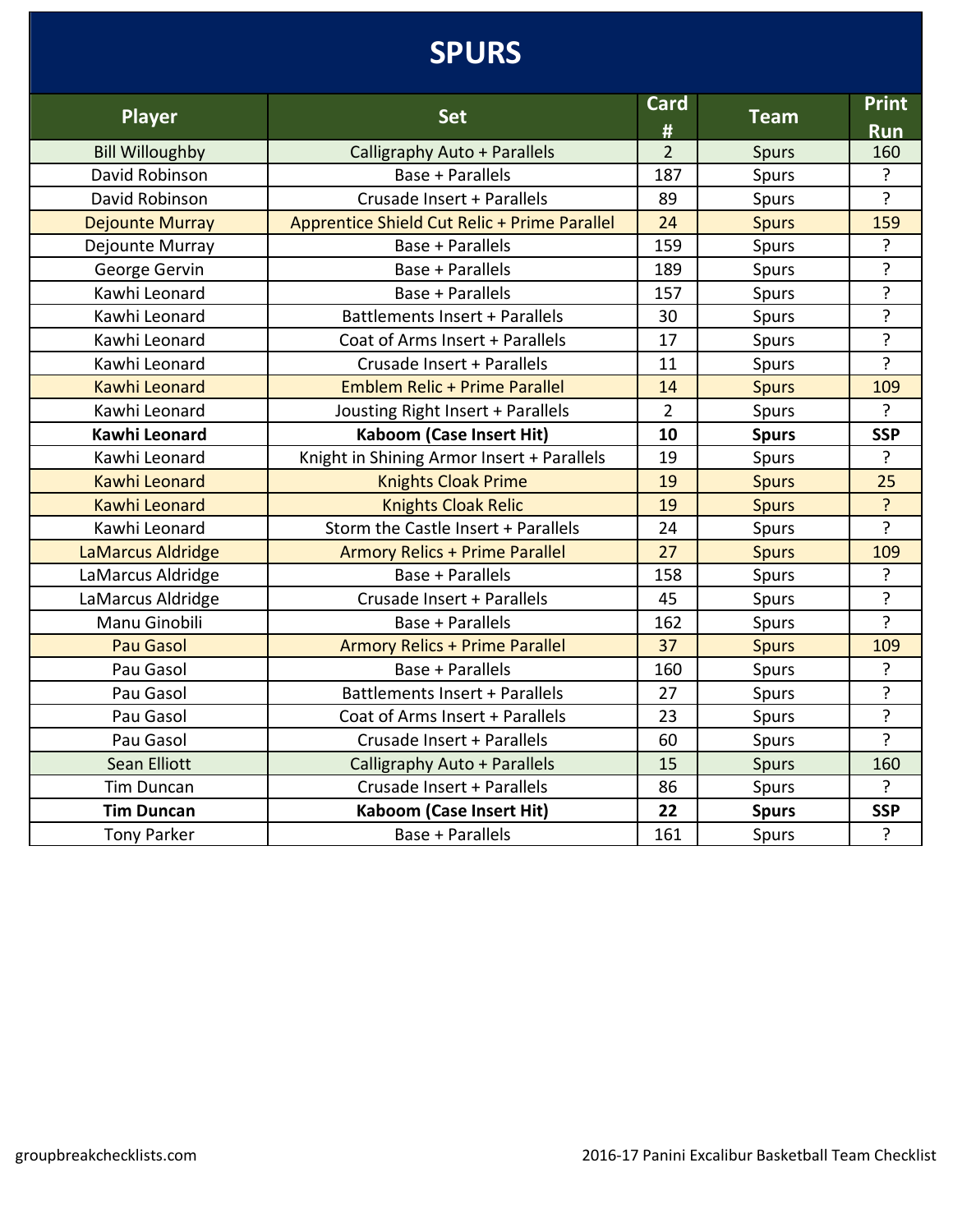## **SUNS**

| <b>Player</b>          | <b>Set</b>                                   | Card           | <b>Team</b> | <b>Print</b>   |
|------------------------|----------------------------------------------|----------------|-------------|----------------|
|                        |                                              | #              |             | Run            |
| <b>Brandon Knight</b>  | Base + Parallels                             | 144            | Suns        | ?              |
| Devin Booker           | Base + Parallels                             | 139            | Suns        | ?              |
| Devin Booker           | Calligraphy Auto (Parallels Only)            | 23             | <b>Suns</b> | 11             |
| Devin Booker           | Coat of Arms Insert + Parallels              | 11             | Suns        | ?              |
| Devin Booker           | Crusade Insert + Parallels                   | 27             | Suns        | $\overline{?}$ |
| Devin Booker           | Squire Insert + Parallels                    | 5              | Suns        | $\overline{?}$ |
| <b>Dragan Bender</b>   | <b>Apprentice Shield Cut Relic</b>           | $\overline{3}$ | <b>Suns</b> | 149            |
| Dragan Bender          | Apprentice Signature Shield Cut Relic        | 3              | Suns        | ??             |
| Dragan Bender          | Apprentice Signature Shield Prime            | $\overline{3}$ | <b>Suns</b> | 10             |
| Dragan Bender          | <b>Base + Parallels</b>                      | 142            | Suns        | ?              |
| <b>Eric Bledsoe</b>    | <b>Armory Relics</b>                         | 24             | <b>Suns</b> | 99             |
| Eric Bledsoe           | Base + Parallels                             | 141            | Suns        | ?              |
| Eric Bledsoe           | Crusade Insert + Parallels                   | 25             | Suns        | ?              |
| Eric Bledsoe           | Run the Gauntlet Insert + Parallels          | 17             | Suns        | ?              |
| Jeff Hornacek          | <b>Manuscripts Auto + Parallels</b>          | 32             | <b>Suns</b> | 160            |
| <b>Marquese Chriss</b> | <b>Apprentice Auto</b>                       | 6              | <b>Suns</b> | 199            |
| <b>Marquese Chriss</b> | <b>Apprentice Shield Cut Relic</b>           | $\overline{7}$ | <b>Suns</b> | 149            |
| <b>Marquese Chriss</b> | Apprentice Signature Shield Prime            | $\overline{7}$ | <b>Suns</b> | 10             |
| Marquese Chriss        | Base + Parallels                             | 140            | Suns        | ?              |
| <b>Marquese Chriss</b> | Coat of Arms Insert + Parallels              | 48             | Suns        | ?              |
| Marquese Chriss        | Crusade Insert + Parallels                   | 99             | Suns        | $\overline{?}$ |
| <b>Tyler Ulis</b>      | Apprentice Shield Cut Relic + Prime Parallel | 32             | <b>Suns</b> | 159            |
| <b>Tyler Ulis</b>      | Apprentice Signature Shield Prime            | 32             | Suns        | 10             |
| <b>Tyson Chandler</b>  | Base + Parallels                             | 143            | Suns        | ?              |
| <b>Tyson Chandler</b>  | Battlements Insert + Parallels               | 8              | Suns        | ?              |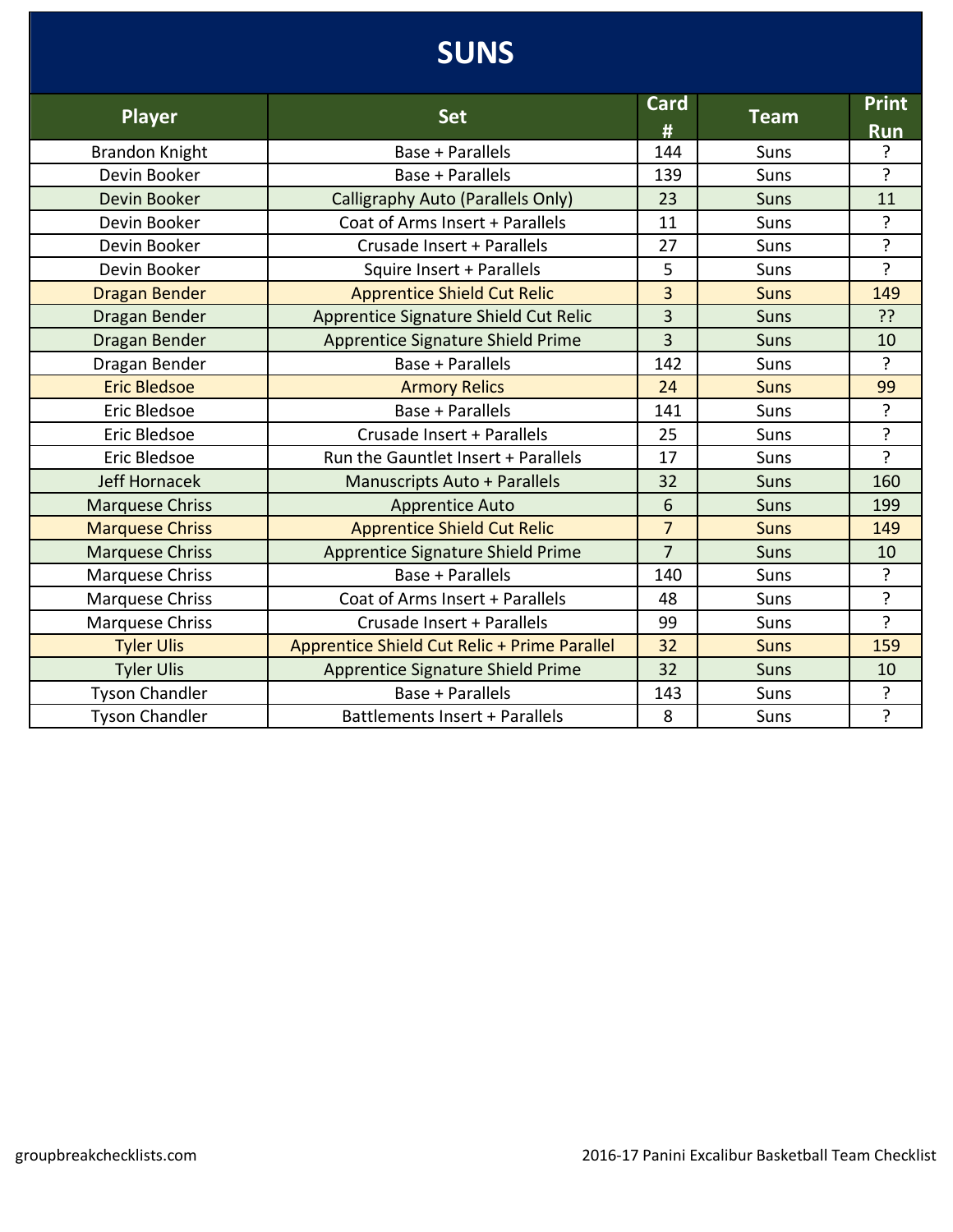# **THUNDER**

| <b>Player</b>            | <b>Set</b>                                   | <b>Card</b><br># | <b>Team</b>    | <b>Print</b><br><b>Run</b> |
|--------------------------|----------------------------------------------|------------------|----------------|----------------------------|
| <b>Alex Abrines</b>      | Base + Parallels                             | 125              | Thunder        | ?                          |
| <b>Domantas Sabonis</b>  | Apprentice Auto + Holo Gold Parallel         | 9                | Thunder        | 209                        |
| <b>Domantas Sabonis</b>  | Apprentice Shield Cut Relic + Prime Parallel | 10               | <b>Thunder</b> | 159                        |
| <b>Domantas Sabonis</b>  | Apprentice Signature Shield Cut Relic        | 10               | Thunder        | ??                         |
| <b>Domantas Sabonis</b>  | Apprentice Signature Shield Prime            | 10               | Thunder        | 10                         |
| <b>Domantas Sabonis</b>  | Base + Parallels                             | 126              | Thunder        | $\cdot$                    |
| Doug McDermott           | Signature Knights Auto                       | 8                | Thunder        |                            |
| Doug McDermott           | <b>Signature Knights Auto Parallels</b>      | 8                | Thunder        | 11                         |
| <b>Enes Kanter</b>       | Base + Parallels                             | 124              | Thunder        | ?                          |
| Enes Kanter              | Crusade Insert + Parallels                   | 65               | Thunder        | ?                          |
| Russell Westbrook        | Base + Parallels                             | 121              | Thunder        | ?                          |
| <b>Russell Westbrook</b> | Battlements Insert + Parallels               | 12               | Thunder        | ?                          |
| <b>Russell Westbrook</b> | Coat of Arms Insert + Parallels              | 32               | Thunder        | $\overline{?}$             |
| <b>Russell Westbrook</b> | Crusade Insert + Parallels                   | 5                | Thunder        | $\overline{?}$             |
| <b>Russell Westbrook</b> | <b>Emblem Relic + Prime Parallel</b>         | 24               | <b>Thunder</b> | 109                        |
| <b>Russell Westbrook</b> | Jousting Right Insert + Parallels            | $\overline{4}$   | Thunder        | $\overline{?}$             |
| <b>Russell Westbrook</b> | <b>Kaboom (Case Insert Hit)</b>              | 4                | <b>Thunder</b> | <b>SSP</b>                 |
| <b>Russell Westbrook</b> | Knight in Shining Armor Insert + Parallels   | $\overline{2}$   | Thunder        | $\overline{?}$             |
| <b>Russell Westbrook</b> | <b>Knights Cloak Prime</b>                   | 3                | <b>Thunder</b> | 25                         |
| <b>Russell Westbrook</b> | <b>Knights Cloak Relic</b>                   | $\overline{3}$   | <b>Thunder</b> | ?                          |
| <b>Russell Westbrook</b> | Run the Gauntlet Insert + Parallels          | 3                | Thunder        | ?                          |
| <b>Russell Westbrook</b> | Storm the Castle Insert + Parallels          | 21               | Thunder        | ?                          |
| <b>Steven Adams</b>      | Base + Parallels                             | 123              | Thunder        | ?                          |
| <b>Steven Adams</b>      | Battlements Insert + Parallels               | 28               | Thunder        | $\overline{?}$             |
| <b>Steven Adams</b>      | Crusade Insert + Parallels                   | 75               | Thunder        | $\overline{?}$             |
| Taj Gibson               | Base + Parallels                             | 28               | Thunder        | $\overline{?}$             |
| <b>Victor Oladipo</b>    | <b>Armory Relics + Prime Parallel</b>        | 21               | Thunder        | 109                        |
| Victor Oladipo           | <b>Base + Parallels</b>                      | 122              | Thunder        | ?                          |
| Victor Oladipo           | Crusade Insert + Parallels                   | 79               | Thunder        | ?                          |
| <b>Victor Oladipo</b>    | <b>Signature Knights Auto</b>                | 5                | Thunder        |                            |
| <b>Victor Oladipo</b>    | Signature Knights Auto Parallels             | 5                | Thunder        | 11                         |
| Gary Payton              | Base + Parallels                             | 199              | Thunder/Sonics | ?                          |
| Lenny Wilkens            | <b>Base + Parallels</b>                      | 193              | Thunder/Sonics | $\mathbf{r}$               |
| <b>Rashard Lewis</b>     | <b>Manuscripts Auto + Parallels</b>          | 34               | Thunder/Sonics | 160                        |
| Shawn Kemp               | Calligraphy Auto + Parallels                 | 14               | Thunder/Sonics | 160                        |
| Vin Baker                | Calligraphy Auto + Parallels                 | 3                | Thunder/Sonics | 160                        |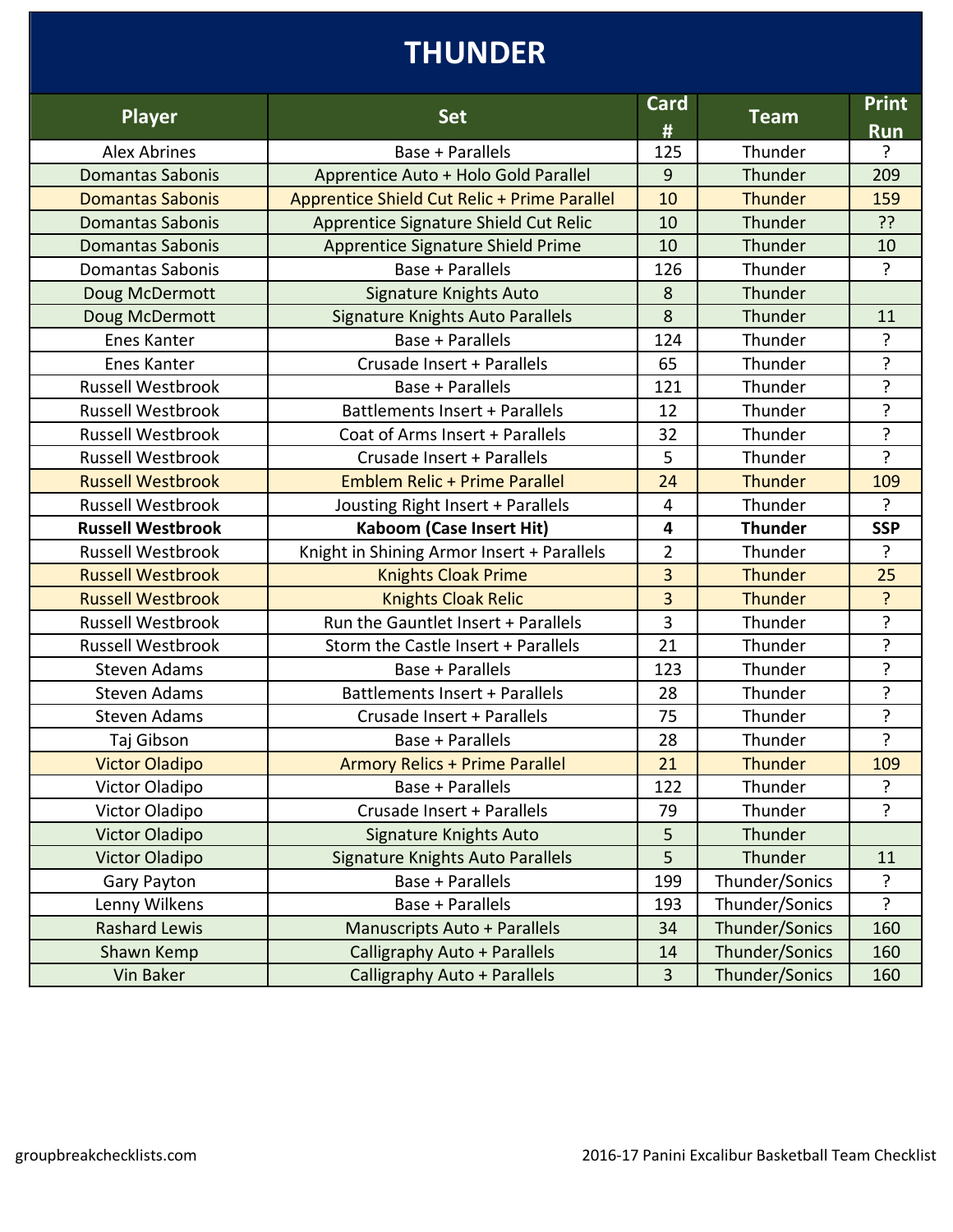## **TIMBERWOLVES**

| <b>Player</b>             | <b>Set</b>                                 | <b>Card</b><br># | <b>Team</b>         | <b>Print</b><br><b>Run</b> |
|---------------------------|--------------------------------------------|------------------|---------------------|----------------------------|
| <b>Andrew Wiggins</b>     | Base + Parallels                           | 104              | Timberwolves        | ?                          |
| <b>Andrew Wiggins</b>     | Coat of Arms Insert + Parallels            | $\overline{2}$   | Timberwolves        | $\overline{?}$             |
| <b>Andrew Wiggins</b>     | Crusade Insert + Parallels                 | 22               | Timberwolves        | $\overline{?}$             |
| <b>Andrew Wiggins</b>     | <b>Knights Cloak Prime</b>                 | 24               | <b>Timberwolves</b> | 25                         |
| <b>Andrew Wiggins</b>     | <b>Knights Cloak Relic</b>                 | 24               | <b>Timberwolves</b> | ?                          |
| Andrew Wiggins            | Squire Insert + Parallels                  | 14               | Timberwolves        | $\overline{?}$             |
| Karl-Anthony Towns        | Base + Parallels                           | 103              | Timberwolves        | $\overline{?}$             |
| Karl-Anthony Towns        | <b>Battlements Insert + Parallels</b>      | 7                | Timberwolves        | $\overline{?}$             |
| Karl-Anthony Towns        | Coat of Arms Insert + Parallels            | $6\,$            | Timberwolves        | ?                          |
| Karl-Anthony Towns        | Crusade Insert + Parallels                 | 15               | Timberwolves        | $\overline{?}$             |
| <b>Karl-Anthony Towns</b> | <b>Emblem Relic + Prime Parallel</b>       | 22               | <b>Timberwolves</b> | 109                        |
| Karl-Anthony Towns        | Jousting Left Insert + Parallels           | 17               | Timberwolves        | $\overline{?}$             |
| <b>Karl-Anthony Towns</b> | <b>Kaboom (Case Insert Hit)</b>            | 13               | <b>Timberwolves</b> | <b>SSP</b>                 |
| Karl-Anthony Towns        | Knight in Shining Armor Insert + Parallels | 14               | Timberwolves        | $\overline{?}$             |
| <b>Karl-Anthony Towns</b> | <b>Knights Cloak Prime</b>                 | 15               | <b>Timberwolves</b> | 10                         |
| <b>Karl-Anthony Towns</b> | <b>Knights Cloak Relic</b>                 | 15               | <b>Timberwolves</b> | ?                          |
| <b>Karl-Anthony Towns</b> | <b>Manuscripts Auto + Parallels</b>        | 18               | Timberwolves        | 160                        |
| <b>Karl-Anthony Towns</b> | <b>Signature Knights Auto</b>              | 15               | Timberwolves        |                            |
| <b>Karl-Anthony Towns</b> | <b>Signature Knights Auto Parallels</b>    | 15               | Timberwolves        | 11                         |
| Karl-Anthony Towns        | Squire Insert + Parallels                  | $\mathbf{1}$     | Timberwolves        | ?                          |
| Karl-Anthony Towns        | Storm the Castle Insert + Parallels        | 17               | Timberwolves        | ?                          |
| <b>Kris Dunn</b>          | Apprentice Auto + Holo Gold Parallel       | 3                | Timberwolves        | 209                        |
| <b>Kris Dunn</b>          | <b>Apprentice Shield Cut Relic</b>         | 4                | <b>Timberwolves</b> | 149                        |
| <b>Kris Dunn</b>          | Apprentice Signature Shield Prime          | $\overline{4}$   | Timberwolves        | 10                         |
| Kris Dunn                 | Base + Parallels                           | 105              | Timberwolves        | ?                          |
| Kris Dunn                 | Coat of Arms Insert + Parallels            | 50               | Timberwolves        | ?                          |
| Kris Dunn                 | Crusade Insert + Parallels                 | 95               | Timberwolves        | $\overline{?}$             |
| Kris Dunn                 | Squire Insert + Parallels                  | 10               | Timberwolves        | ?                          |
| <b>Ricky Rubio</b>        | <b>Armory Relics + Prime Parallel</b>      | 18               | <b>Timberwolves</b> | 109                        |
| <b>Ricky Rubio</b>        | Base + Parallels                           | 107              | Timberwolves        | ?                          |
| <b>Ricky Rubio</b>        | <b>Manuscripts Auto + Parallels</b>        | 6                | Timberwolves        | 160                        |
| <b>Ricky Rubio</b>        | Run the Gauntlet Insert + Parallels        | 5                | Timberwolves        | ?                          |
| Shabazz Muhammad          | Base + Parallels                           | 108              | Timberwolves        | $\mathbf{r}$               |
| <b>Tom Gugliotta</b>      | Calligraphy Auto + Parallels               | 5                | Timberwolves        | 160                        |
| Zach LaVine               | Base + Parallels                           | 106              | Timberwolves        | $\overline{?}$             |
| Zach LaVine               | Calligraphy Auto + Parallels               | 21               | Timberwolves        | 160                        |
| Zach LaVine               | Crusade Insert + Parallels                 | 39               | Timberwolves        | ?                          |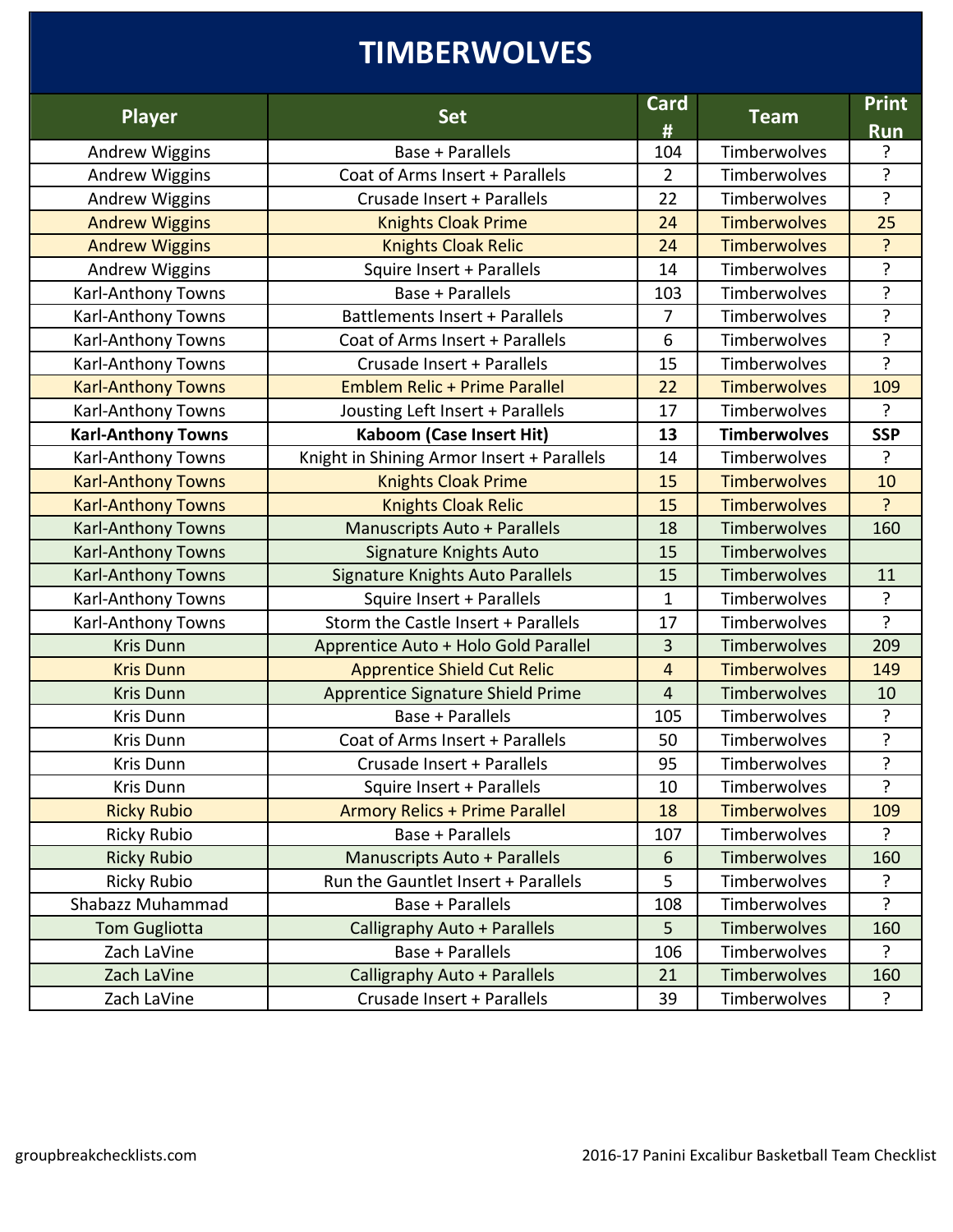# **WARRIORS**

| <b>Player</b>                        | <b>Set</b>                                                             | Card #                  | <b>Team</b>                            | <b>Print Run</b> |
|--------------------------------------|------------------------------------------------------------------------|-------------------------|----------------------------------------|------------------|
| Andre Iguodala                       | Base + Parallels                                                       | 60                      | <b>Warriors</b>                        | ?                |
| <b>Damian Jones</b>                  | Apprentice Shield Cut Relic + Prime Parallel                           | 25                      | <b>Warriors</b>                        | 159              |
| Damian Jones                         | Apprentice Signature Shield Cut Relic                                  | 25                      | <b>Warriors</b>                        | ??               |
| Damian Jones                         | Apprentice Signature Shield Prime                                      | 25                      | <b>Warriors</b>                        | 10               |
| <b>Draymond Green</b>                | <b>Armory Relics + Prime Parallel</b>                                  | 10                      | <b>Warriors</b>                        | 109              |
| Draymond Green                       | Base + Parallels                                                       | 59                      | Warriors                               | $\mathbf{P}$     |
| Draymond Green                       | Battlements Insert + Parallels                                         | 19                      | Warriors                               | ?                |
| Draymond Green                       | Crusade Insert + Parallels                                             | 70                      | <b>Warriors</b>                        | ?                |
| <b>Draymond Green</b>                | Run the Gauntlet Insert + Parallels                                    | 8                       | Warriors                               | ?                |
| Kevin Durant                         | Base + Parallels                                                       | 56                      | Warriors                               | ?                |
| <b>Kevin Durant</b>                  | Battlements Insert + Parallels                                         | 20                      | Warriors                               | ?                |
| Kevin Durant                         | Coat of Arms Insert + Parallels                                        | 26                      | Warriors                               | $\overline{?}$   |
| <b>Kevin Durant</b>                  | Crusade Insert + Parallels                                             | 3                       | Warriors                               | $\overline{?}$   |
| <b>Kevin Durant</b>                  | <b>Emblem Relic (No Prime)</b>                                         | 9                       | <b>Warriors</b>                        | 99               |
| Kevin Durant                         | Jousting Left Insert + Parallels                                       | 3                       | Warriors                               | ?                |
| <b>Kevin Durant</b>                  | <b>Kaboom (Case Insert Hit)</b>                                        | 5                       | <b>Warriors</b>                        | <b>SSP</b>       |
| <b>Kevin Durant</b>                  | Knight in Shining Armor Insert + Parallels                             | 3                       | <b>Warriors</b>                        | 7                |
| <b>Kevin Durant</b>                  | <b>Knights Cloak Relic</b>                                             | $\mathbf{1}$            | <b>Warriors</b>                        | ?                |
| Kevin Durant                         | Storm the Castle Insert + Parallels                                    | 10                      | <b>Warriors</b>                        | ?                |
| Klay Thompson                        | Base + Parallels                                                       | 57                      | Warriors                               | $\overline{?}$   |
| Klay Thompson                        | Coat of Arms Insert + Parallels                                        | 31                      | <b>Warriors</b>                        | ?                |
| Klay Thompson                        | Crusade Insert + Parallels                                             | 26                      | Warriors                               | ?                |
| <b>Klay Thompson</b>                 | <b>Emblem Relic + Prime Parallel</b>                                   | 21                      | <b>Warriors</b>                        | 109              |
|                                      |                                                                        | 9                       |                                        | $\mathbf{c}$     |
| Klay Thompson                        | Jousting Left Insert + Parallels                                       |                         | <b>Warriors</b>                        |                  |
| <b>Klay Thompson</b>                 | <b>Kaboom (Case Insert Hit)</b>                                        | 18                      | <b>Warriors</b>                        | <b>SSP</b>       |
| Klay Thompson                        | Knight in Shining Armor Insert + Parallels                             | 13                      | <b>Warriors</b>                        | ?                |
| <b>Klay Thompson</b>                 | <b>Knights Cloak Prime</b>                                             | 11                      | <b>Warriors</b>                        | 25               |
| <b>Klay Thompson</b>                 | <b>Knights Cloak Relic</b>                                             | 11                      | <b>Warriors</b>                        | $\overline{?}$   |
| Klay Thompson                        | Storm the Castle Insert + Parallels                                    | 11                      | Warriors                               | $\overline{?}$   |
| <b>Patrick McCaw</b>                 | Apprentice Auto + Holo Gold Parallel                                   | 28                      | <b>Warriors</b>                        | 209              |
| <b>Patrick McCaw</b>                 | Apprentice Shield Cut Relic + Prime Parallel                           | 30                      | <b>Warriors</b>                        | 159              |
| <b>Patrick McCaw</b>                 | Apprentice Signature Shield Cut Relic                                  | 30                      | <b>Warriors</b>                        | ??               |
| <b>Patrick McCaw</b>                 | <b>Apprentice Signature Shield Prime</b>                               | 30                      | <b>Warriors</b>                        | 10               |
| Patrick McCaw                        | Base + Parallels                                                       | 58                      | Warriors                               | ?                |
| <b>Patrick McCaw</b>                 | Squire Insert + Parallels                                              | $\overline{7}$          | Warriors                               | 5.               |
| <b>Stephen Curry</b>                 | Base + Parallels                                                       | 55                      | <b>Warriors</b>                        | ?                |
| <b>Stephen Curry</b>                 | Coat of Arms Insert + Parallels                                        | 1                       | Warriors                               | ?                |
| <b>Stephen Curry</b>                 | Crusade Insert + Parallels                                             | $\overline{2}$          | Warriors                               | $\mathbf{c}$     |
| <b>Stephen Curry</b>                 | <b>Emblem Relic + Prime Parallel</b>                                   | 5                       | <b>Warriors</b>                        | 109              |
| <b>Stephen Curry</b>                 | Jousting Right Insert + Parallels                                      | 12                      | Warriors                               | ?                |
| <b>Stephen Curry</b>                 | <b>Kaboom (Case Insert Hit)</b>                                        | $\overline{\mathbf{2}}$ | <b>Warriors</b>                        | <b>SSP</b>       |
| <b>Stephen Curry</b>                 | Knight in Shining Armor Insert + Parallels                             | 4                       | <b>Warriors</b>                        | $\mathcal{P}$    |
| <b>Stephen Curry</b>                 | <b>Knights Cloak Prime</b>                                             | 5                       | <b>Warriors</b>                        | 25               |
| <b>Stephen Curry</b>                 | <b>Knights Cloak Relic</b>                                             | 5                       | <b>Warriors</b>                        | ?                |
| <b>Stephen Curry</b>                 | Run the Gauntlet Insert + Parallels                                    | 14                      | Warriors                               | $\overline{?}$   |
| <b>Stephen Curry</b>                 | Storm the Castle Insert + Parallels                                    | 9                       | Warriors                               | $\mathbf{c}$     |
| Zaza Pachulia<br><b>Kevin Durant</b> | <b>Manuscripts Auto + Parallels</b><br>Team USA Relic + Prime Parallel | 9<br>6                  | <b>Warriors</b><br><b>Warriors/USA</b> | 160<br>109       |

groupbreakchecklists.com 2016-17 Panini Excalibur Basketball Team Checklist